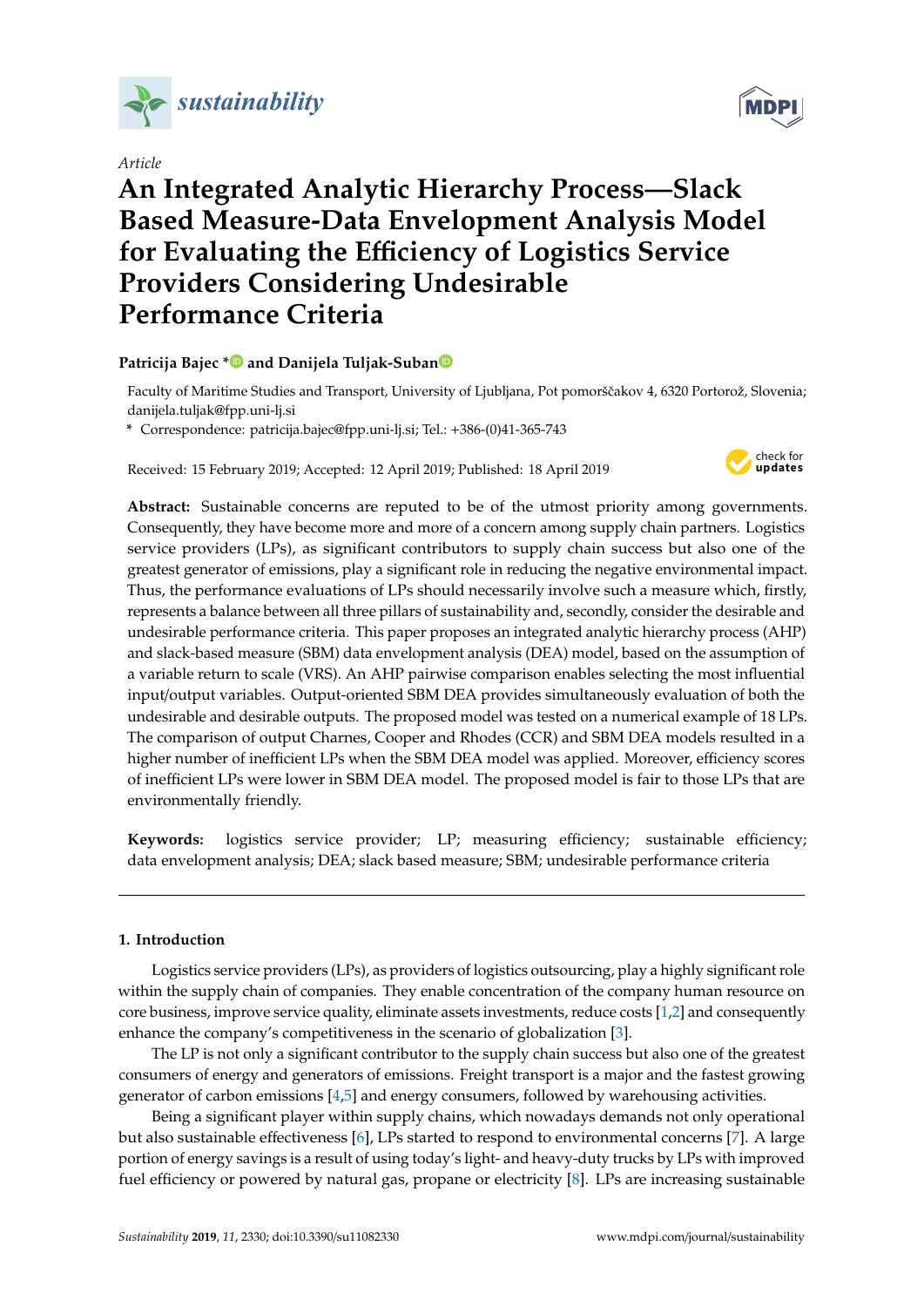efficiency in the last miles of deliveries by optimizing routes and thereby removing unnecessary miles or idling due to congestion and by collecting more freight on a single truck and thereby cutting down the number of miles driven [\[8\]](#page-15-7).

These environmentally friendly activities are the result of considerable financial contributions, and it would, therefore, be very fair that those LPs that are working in these directions are also rewarded in the sense that they have better opportunities in the selection process. However, the most frequently employed model for evaluating the efficiency of LPs—data envelopment analysis (DEA) models (Charnes, Cooper and Rhodes (CCR) data envelopment analysis (DEA) and the Banker, Charnes and Cooper (BCC)-DEA analysis) only address the desirable (good) outputs offered by the LP but fails to address the undesirable outputs (environmental). Those LPs that invest money and other efforts into emissions reduction [\[6\]](#page-15-5) consequently have a lower economic index and a lower probability of success in the process of LP selection. An LP with a very poor environmental index can be evaluated as efficient.

The authors [\[9\]](#page-15-8) have begun to fill this gap by using the Slacked Based Measure (SBM)-DEA model for benchmarking 3PLs. However, only economical and not environmental undesired variables were considered in their model. They [\[5\]](#page-15-4) continued working on this issue and benchmarked the environmental efficiency of road transport companies by using the SBM-DEA and considering undesired environmental variables. However, evaluation of the efficiency that considers all three pillars of sustainability and their undesired variables remains unexplored.

Moreover, even using the most appropriate DEA model, DEA results are still highly influenced by the identification of appropriate inputs and outputs—yet the method itself does not provide guidance for their identification. The rule of thumb which proposes to have at least two times greater number of decision making units (DMUs) than the sum of the number of inputs and outputs  $(nr. of DMU \geq 2|nr. of inputs + nr. of outputs)$  [\[10\]](#page-15-9) only suggests the number of DMUs, which further influences the number of inputs/outputs, but does not indicate the ratio between the number of inputs or outputs nor any guidance regarding how to select the relevant inputs and outputs. Studies have revealed that the availability of data and suggestions by the authors are factors that most often assist in identifying inputs and outputs [\[11](#page-15-10)[–17\]](#page-15-11). This, however, raises doubt about the value of the selected inputs/outputs and consequently the robustness and reliability of the results. Moreover, valuable information may be lost.

To close these gaps two research questions (RQ) were developed:

**RQ1.** Is the SBM DEA model, which is able to divide outputs into two sets, desirable and undesirable units, a more authentic model for evaluating the efficiency of LPs by the buyer of outsourcing? **RQ2.** Would the extension of DEA with AHP increase the robustness and reliability of the results?

The objectives of this study are twofold. One is the proposal of a DEA model, which simultaneously evaluates both the undesirable and desirable outputs variables. The second is the proposal of a DEA extension which enables that at least those variables that are influential and contribute most to efficiency will be involved in the analysis.

An integrated analytic hierarchy process (AHP) and SBM DEA model is proposed in this study. Firstly, an AHP pairwise comparison is used to rank a set of criteria (inputs, outputs) according to their importance. Then, an SBM DEA model that evaluates both the undesirable and desirable outputs is used.

The present analysis is important for a number of reasons and for stakeholders. First, from a managerial perspective, this paper provides a kind of tool for helping decision makers evaluate the efficiency of LPs in a very comprehensive way with an appropriate methodology. Usually, decision makers are not familiar with multi-criteria decision-making methods, where DEA and AHP belong. They select the method arbitrarily, because the method is popular [\[18\]](#page-15-12) or because they have an affinity for the chosen MCDM method [\[19\]](#page-15-13). The proposed model, moreover, considers all three pillars of sustainability, undesirable outputs and also enables simultaneously evaluation of both the undesirable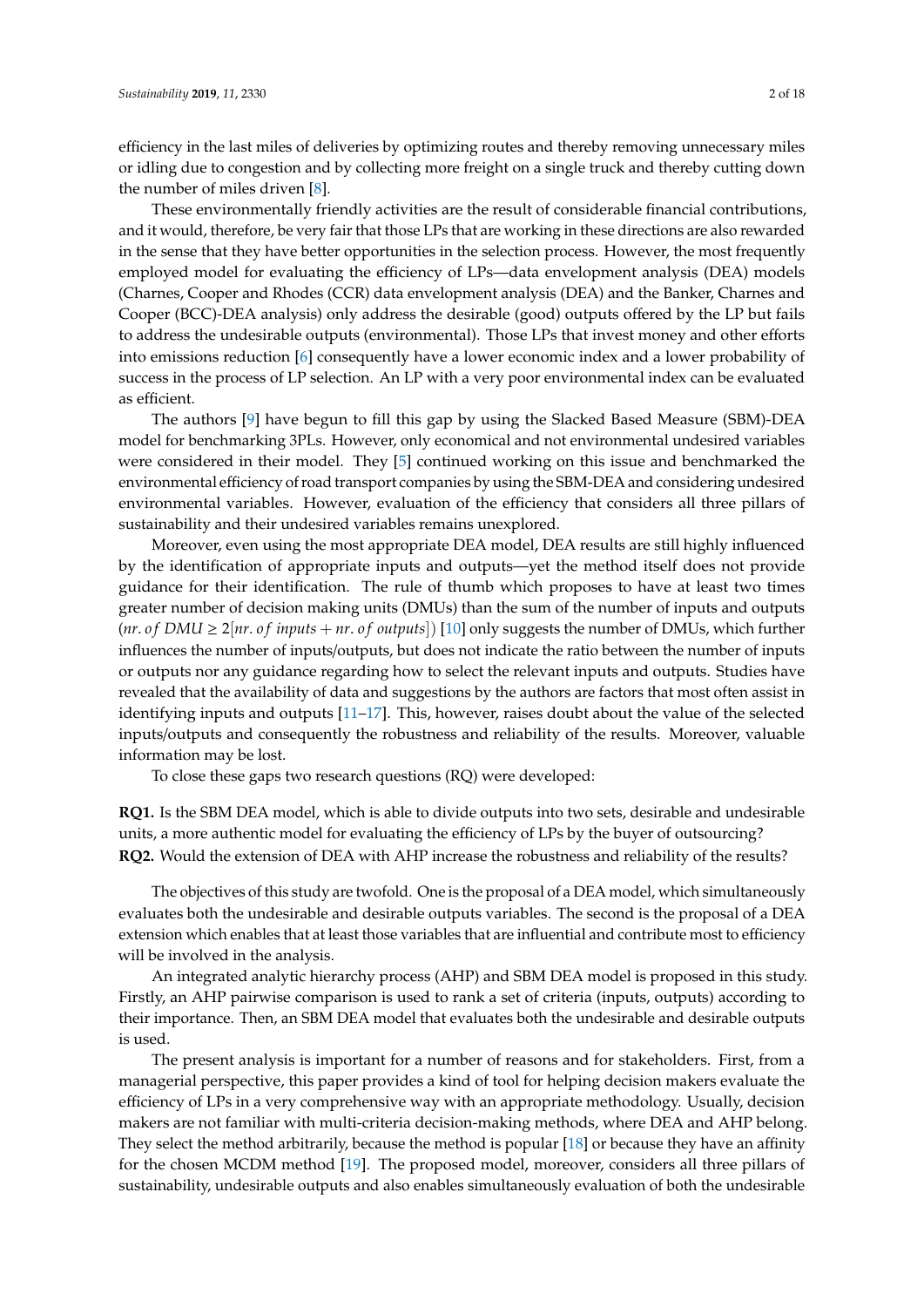and desirable outputs variables. Real world considerations (environmental concerns) are not ignored any more with the proposed methodology which leads to a more sustainable supply chain and opens entirely new opportunities for companies.

Second, from the LP perspective, this paper enables a more fair evaluation process for those LPs that invest much effort and financial resources into green solutions. The proposed methodology might also open new opportunities for them and can also encourage all the other LPs which are not yet aware of the importance of sustainability to take a step forward [\[20\]](#page-15-14). In this case, all stakeholders will benefit. The set of efficient LPs will increase, which allows decision makers to choose between a larger number of LPs. LPs have better potential to become an LP of choice. Both of which lead to greater efficiency of the applicable countries.

Additionally, in comparison to past models, the proposed integrated AHP-SBM-DEA methodology enables the selection of the most appropriate inputs and outputs. The risk of the most critical step of DEA analysis is consequently reduced and the results even more robust and reliable.

To answer the paper's research questions the rest of the paper is arranged as follows: Section [2](#page-2-0) presents a comprehensive review of literature on the SBM-DEA model used for LP evaluation and a brief background and explanation of methods/models used. Section [3](#page-4-0) presents DEA models and proposes a novel two-step methodological approach. Section [4](#page-7-0) applies this method to a numerical example of 18 LP. The paper ends with a discussion of the results and the conclusion.

### <span id="page-2-0"></span>**2. Literature Review**

In recent years, many performance assessment studies in various levels of logistics sector (firm, regional, national) have been conducted. However, this study only relates to existing literature pertaining to DEA performance evaluations of LPs. So far, authors have mainly developed a benchmarking approach, using traditional CCR and BCC DEA.

Traditional DEA was, for example, used to examine the relationship between the functional heterogeneity of senior less than truck load motor carrier managers' departmental positions and the relative efficiency of their companies in the production of quality customer service [\[21\]](#page-15-15). The input data in this study were functional categories of senior managers and the output data variables were customer service measures.

Traditional DEA was used to benchmark the operational efficiency of third-party logistics providers in the USA [\[22\]](#page-15-16). Four inputs (account receivables, salaries and wages of employees, operating expenses other than salaries and wages, and property and equipment) and one input (operative income) formed the analysis [\[22\]](#page-15-16).

CCR and BCC-DEA models were applied to benchmark Chinese logistics service providers [\[23\]](#page-15-17). Four metrics were selected as inputs (net fixed assets including properties and equipment, salaries and wages of employees, operating expenses other than salaries and wages, and current liabilities such as accounts payable) and one metric as output (operating income).

A comparative analysis of leading third-party logistics providers (3PLs) in the USA was done by using CCR and BCC-DEA models [\[9\]](#page-15-8). The performance was measured by using one output (revenue) and three inputs (cost of sales, selling and administrative expenses including salaries, wages, and fringe benefits of 3PL employees, depreciation and amortization expenses associated with property and equipment (e.g., warehouses, terminals, trucks, airplanes, trailers, and containers) [\[9\]](#page-15-8).

CCR model and BCC-DEA models were used to measure the efficiency of 24 leading third-party logistics providers (3PLs) in North America [\[24\]](#page-16-0). The authors selected three different metrics as inputs (size and number of physical facilities and the total number of employees) and one output (revenue).

DEA analysis was employed as well to examine the efficiency and productivity of fourteen Korean logistics providers [\[25\]](#page-16-1). The input elements used in this study were capital, assets and the number of employees. Total revenue was used for the output element.

The traditional DEA model was also applied to measure the performance of logistics service provider, which is characterized by a multistage process (supply chains take this form) [\[26\]](#page-16-2).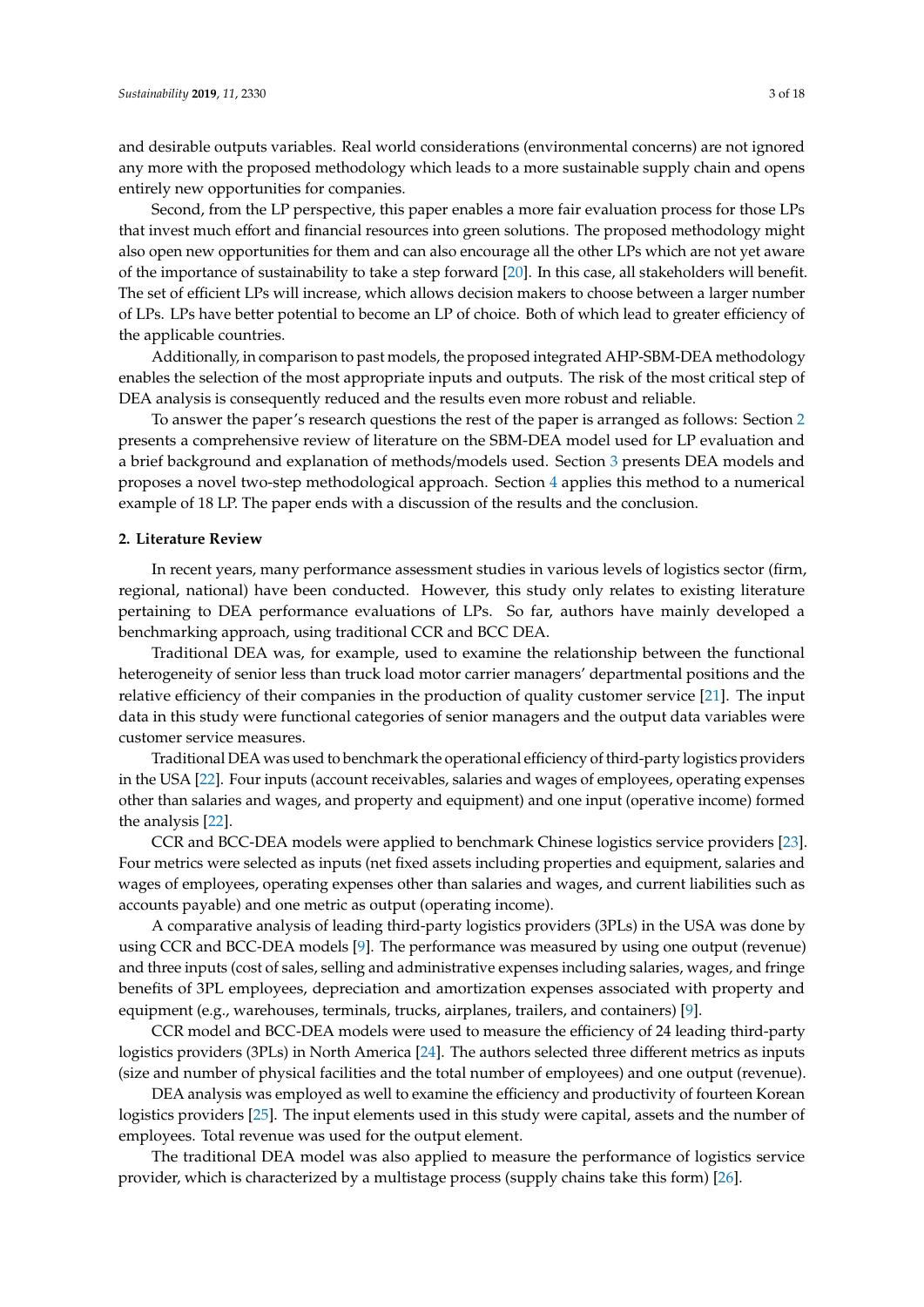The reverse logistics provider was also measured using traditional DEA by an Indian apparel manufacturer [\[27\]](#page-16-3) and once by [\[28\]](#page-16-4) using the SBM-DEA model. In this study, only desired inputs and outputs were selected.

Traditional DEA was also used as a tool to evaluate the efficiency of a group of 3PL that offer warehouse logistics operations [\[29\]](#page-16-5). Labor hours, warehouse space, technology investment and materials handling equipment were used as inputs. Shipping volume, number of orders filled and space utilization were used as outputs. The depot's efficiency measurements were also made [\[30–](#page-16-6)[33\]](#page-16-7).

The study of Reference [\[34\]](#page-16-8) uses a data envelopment analysis (DEA) and a robust regression approach to measure the impact of contextual variables on the efficiency of Brazilian 3PL providers of refrigeration services. Many desirable, also environmental, input/output variables were considered, but no undesired.

The longitudinal efficiency of branch operations of a third party logistics (3PL) company was evaluated by [\[35\]](#page-16-9) using SBM-DEA. Undesired economical variables were considered but not environmental variables. In a similar way, 16 LPs in the USA from 2012 to 2015 were evaluated [\[36\]](#page-16-10). A super SBM-DEA model was used, but only desirable economic input/output were analyzed.

Based on the results of this literature review, the negative impacts generated by LP were seldom considered in DEA analyses. The SBM-DEA was used once to benchmark road freight companies [\[5\]](#page-15-4). The authors aimed to minimize  $CO<sub>2</sub>$  emissions. Fleet-wise weight, volume utilization and distance travelled by fleet were used as inputs. Greenhouse gases (GHG) were used as an output. SBM was also applied to assess the efficiencies, considering the negative environmental impact, of shipping enterprises [\[37\]](#page-16-11).

In summary, the literature review shows (Table [1\)](#page-3-0) that little effort has been made to develop the sustainable performance measurement of LPs using the SBM-DEA model. LPs are, in comparison to other supply chain partners, very high energy consumers and  $CO<sub>2</sub>$  causers. For this reason, undesirable variables have to be considered as output variables. This paper, therefore, proposes to employ an SBM DEA model, further integrated with the AHP method, which reduces the most problematic DEA pitfall—choice of the right input and output.

<span id="page-3-0"></span>

| Reference               | <b>DEA</b> Model | <b>Type of Undesirable Variable</b> |
|-------------------------|------------------|-------------------------------------|
| $[9,21,22,24-27,29-34]$ | traditional DEA  |                                     |
| [28]                    | <b>SBM-DEA</b>   |                                     |
| [35]                    | <b>SBM-DEA</b>   | Economic                            |
| [36]                    | Super SBM-DEA    |                                     |
|                         | <b>SBM-DEA</b>   | environmental                       |

**Table 1.** Literature review results.

Data envelopment analysis (DEA) was introduced by Charnes, Cooper and Rhodes in 1978 and is a linear optimization method widely used in efficiency analysis [\[38\]](#page-16-12). There are many variations of the DEA method, formulated for desirable inputs and outputs. The most frequently used are the CCR model [\[39\]](#page-16-13), the BCC model [\[40\]](#page-16-14), the additive model (ADD) [\[41\]](#page-16-15) and the cone ratio model [\[42\]](#page-16-16).

Since inputs/outputs are also undesirable, there are many methods (transformations) used to transform undesirable elements into desirable. The most frequently used transformation is the ADD approach that associate with each undesirable element the opposite element [\[43\]](#page-16-17).

It is also possible to use the multiplicative inverse approach, but this transformation is not linear and so the DEA optimization method becomes more complicated [\[44\]](#page-16-18).

Liu and Sharp [\[45\]](#page-16-19) were the first to approach the problem by changing the relationship between inputs and outputs, so they transferred the problem of distinguishing between desirable and undesirable inputs (or outputs) to a minimum or a maximum value search.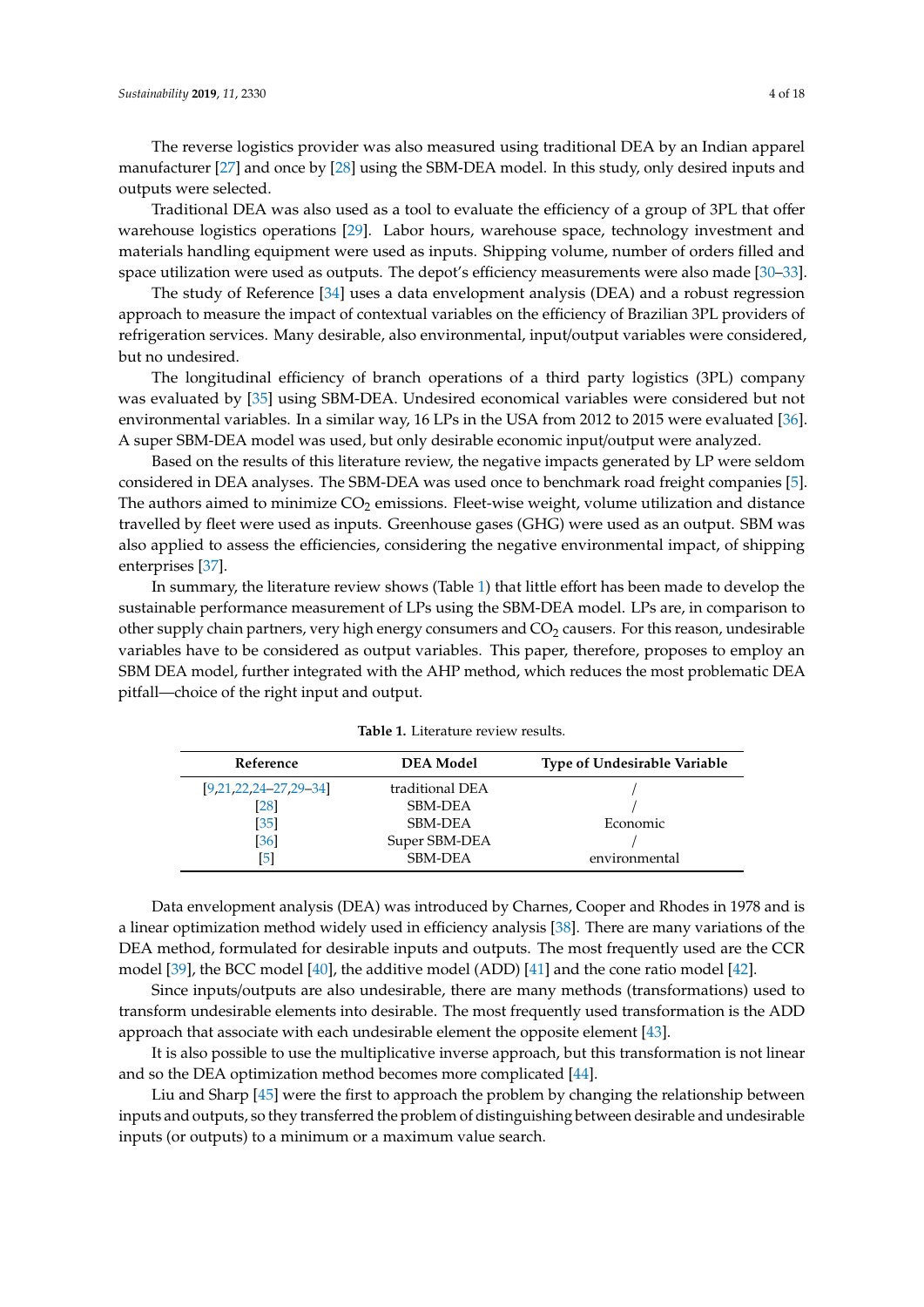Recently many authors have combined the ADD approach and directional distance functions to solve the undesirable elements problem using the slack-based approach and the radial -Russell approach [\[38\]](#page-16-12).

The DEA models evaluate the efficiency of *n* DMUs to produce *s* outputs from *m* inputs. The aim of the DEA method is to estimate and maximize the efficiency of each DMU.

The AHP, introduced by Thomas Saaty (1980), is an effective tool which considers a set of evaluation criteria and a set of alternatives among which the best is selected. The AHP generates a weight for each criterion according to the decision maker's pairwise comparisons of the criteria. In addition, the AHP enables the checking of the consistency of the decision maker's evaluations in order to reduce the bias in the decision-making process [\[46\]](#page-16-20).

The AHP method involves four main stages: decomposition of the decision problem into a hierarchy of interrelated elements, pairwise comparisons of the criteria with 9-degree scale application, calculation of criteria weights and final selection of the best decision [\[47\]](#page-16-21).

A 9-degree Saaty scale is used to compare each input/output variable in a pairwise comparison matrix, *A*. The matrix's element *aij* represents the intensity of the preference of the row element *i* over the column element *j*.

The relative weights are given by the eigenvector *W* corresponding to the highest eigenvalue λ*max*:

$$
A \cdot W = \lambda_{max} \cdot W. \tag{1}
$$

Generally, the matrix *A* is not completely consistent. In this case, it is necessary to compute the consistency index (*CI*) given by [\[48\]](#page-16-22):

$$
CI = \frac{\lambda_{max} - n}{n - 1}.
$$
 (2)

In order to conclude whether the evaluations are consistent, the consistency ratio (*CR*) is calculated as the ratio of the consistency index *CI* and the random consistency index *CI*<sup>∗</sup> [\[46\]](#page-16-20):

$$
CR = \frac{CI}{CI^*}.
$$

The inconsistency should not be higher than 10 per cent [\[48\]](#page-16-22).

#### <span id="page-4-0"></span>**3. Methodology**

## *3.1. Basic Data Envelopment Analysis*

Let  $X = \bigl[x_{ij}\bigr] \in R^{m \times n}$  is the input matrix and  $Y = \bigl[y_{ij}\bigr] \in R^{s \times n}$  is the output matrix.  $DMU_0$  is the target DMU,  $\dot{x}_0 = (x_{10}, \ldots, x_{m0})$  is the input vector and  $y_0 = (y_{10}, \ldots, y_{s0})$  is the output vector.

The basic DEA model is defined as a nonlinear model with linear fractional conditions and a linear fractional goal function.

The DEA model could be written in linear form as the CCR output-oriented model [\[39\]](#page-16-13):

$$
\max_{u,v} \theta = v^T y_0,\tag{4}
$$

subject to:

$$
uTy0 = 1,
$$
  

$$
vTyj - uTxj \le 0, \quad j = 1,..., n,
$$
  

$$
u \ge 0, \quad v \ge 0,
$$
 (5)

or could be written in linear form as the CCR input-oriented model [\[39\]](#page-16-13):

$$
\max_{u,v} \theta = u^T x_0,\tag{6}
$$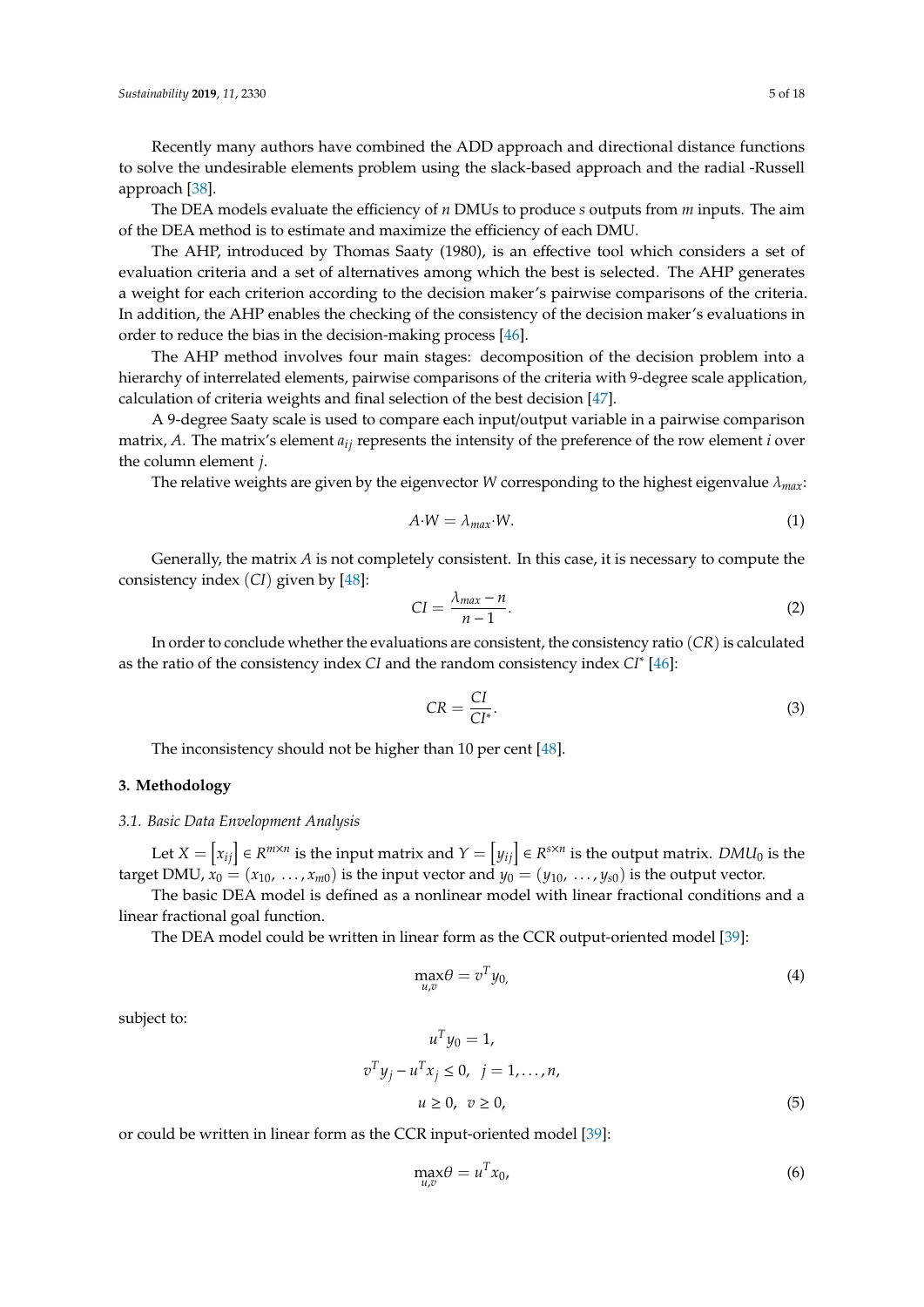subject to:

$$
v^T y_0 = 1,
$$
  
\n
$$
u^T x_j - v^T y_j \ge 0, \quad j = 1, \dots, n,
$$
  
\n
$$
u \ge \varepsilon > 0, \quad v \ge \varepsilon > 0,
$$
\n(7)

where  $v$  is the vector of weights assigned to inputs,  $u$  is the vector of weights assigned to outputs and  $\varepsilon$ is a so-called non-Archimedean smaller than any positive real number.

The DEA model can also be written as an input-oriented BCC model, as proposed by Banker, Charnes and Cooper [\[40\]](#page-16-14), as:

 $\min\theta$ , (8)

subject to:

$$
\sum_{j=1}^{n} x_{ij} \lambda_j \le \theta x_{i0}, \quad i = 1, ..., m,
$$
  

$$
\sum_{j=1}^{n} y_{kj} \lambda_j \ge y_{k0}, \quad k = 1, ..., s,
$$
  

$$
\sum_{j=1}^{n} \lambda_j = 1,
$$
  

$$
j \ge 0, \quad j = 1, ..., n.
$$
  
(9)

The output-oriented BCC model proposed by Banker, Charnes and Cooper [\[40\]](#page-16-14), could be written as:

$$
max\eta,\tag{10}
$$

subject to:

$$
\sum_{j=1}^{n} x_{ij} \lambda_j \le x_{i0}, \quad i = 1, \dots, m,
$$
\n
$$
\sum_{j=1}^{n} y_{kj} \lambda_j \ge \eta y_{k0}, \quad k = 1, \dots, s,
$$
\n
$$
\sum_{j=1}^{n} \lambda_j = 1,
$$
\n
$$
\lambda_j \ge 0, \quad j = 1, \dots, n.
$$
\n(11)

In the DEA ratio models, it is possible to differentiate between two variants: the input-oriented and the output-oriented DEA models. The model is input-oriented if the efficiency can be increased through the reduction of inputs while outputs are held constant. In the case of output-oriented models, the roles are exchanged. While the CCR model yields the same efficiencies regardless of whether it is input or output-oriented, the BCC model results are case sensitive.

## *3.2. Slack-Based Measure*

As explained in the introduction, input set X and output set Y can be composed of desirable and undesirable elements. It is, therefore, necessary to introduce a measure of the input/output efficiency variables. From the literature review, it seems possible to note that the slack-based measure (SBM) has greater discriminatory power and also detects more sources of inefficiencies compared with other DEA models (radial models) [\[1\]](#page-15-0).

Let PPS be the desirable and undesirable inputs and outputs, respectively; the Production Possibility Set:

$$
PPS = \{x \ge X\lambda, y \le Y\lambda, \ \lambda \ge 0\},\tag{12}
$$

where  $\lambda = (\lambda_1, ..., \lambda_n) \in R^n$  is a non-negative vector and  $\sum_{i=1}^n \lambda_i = 1$ .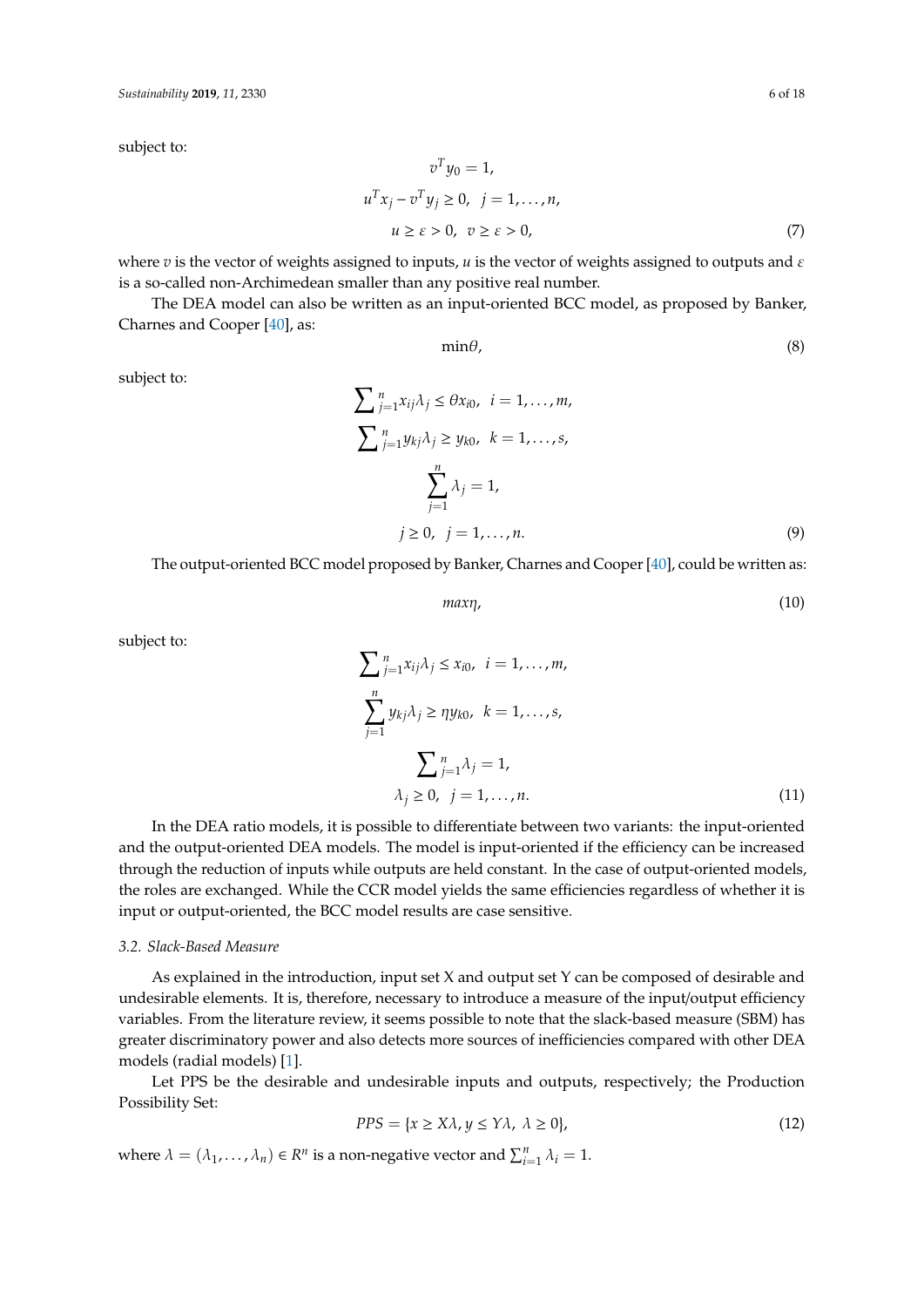Let the  $DMU_0$  be described as:

$$
x_0 = X\lambda + s^-,
$$
  
\n
$$
x_0 = X\lambda + s^-
$$
\n(13)

where  $s^-$  ∈  $R^m$  and  $s^+$  ∈  $R^s$  are positive slack vectors that indicate, respectively, the input excess and the output shortfall.

Using slack vectors it is possible to define a measure  $\rho$ ,  $0 < \rho \leq 1$ :

$$
\rho = \frac{1 - \frac{1}{m} \sum_{i=1}^{m} \frac{s_i^{-}}{x_{i0}}}{1 + \frac{1}{s} \sum_{i=1}^{s} \frac{s_i^{+}}{y_{i0}}}. \tag{14}
$$

On the basis of the proposed definition the SBM model in a fractional form is defined as [\[49\]](#page-16-23):

$$
\min_{j \in \{1,\dots,n\}} \rho_j = \frac{1 - \frac{1}{m} \sum_{i=1}^m \frac{s_i^-}{x_{i0}}}{1 + \frac{1}{s} \sum_{i=1}^s \frac{s_i^+}{y_{i0}}},\tag{15}
$$

subject to:

$$
\sum_{i=1}^{n} x_{ji} \lambda_i + s_j^- = x_{i0}, \quad j = 1, ..., m,
$$
  

$$
\sum_{i=1}^{n} y_{ki} \lambda_i - s_k^+ = y_{k0}, \quad k = 1, ..., s,
$$
  

$$
\lambda \ge 0, \quad s^- \ge 0, \quad s^+ \ge 0.
$$
 (16)

The proposed, non-separable SBM model is based on the inseparability of desirable and undesirable outputs in equation [\[12\]](#page-15-18). In other words, a reduction in undesirable outputs will inevitably require a cut in desirable outputs [\[50\]](#page-17-0).

It is also possible to use the bad output SBM model, which separates outputs into desirable and undesirable without assuming the correlation between them [\[50\]](#page-17-0). In this case, the output matrix  $Y^D \cup Y^U$ ,  $Y^D \in R^{s1 \times n}$ ,  $Y^U \in R^{s2 \times n}$ ,  $s1 + s2 = s$ ; is splintered in two parts: desirable outputs and undesirable outputs. The model is defined as:

$$
\min_{j \in \{1,\dots,n\}} \rho_j = \frac{1 - \frac{1}{m} \sum_{i=1}^m \frac{s_i^-}{x_{i0}}}{1 + \frac{1}{s} (\sum_{i=1}^{s1} \frac{s_i^{D+}}{y_{i0}} + \sum_{i=1}^{s2} \frac{s_i^{U+}}{y_{i0}})}.
$$
(17)

subject to:

$$
\sum_{i=1}^{n} x_{ji} \lambda_i + s_j^- = x_{i0}, \quad j = 1, ..., m,
$$
  

$$
\sum_{i=1}^{n} y_{ki}{}^{D} \lambda_i - s_k^{D+} = y_{k0}, \quad k = 1, ..., s1,
$$
  

$$
\sum_{i=1}^{n} y_{ki}{}^{U} \lambda_i - s_k^{U+} = y_{k0}, \quad k = 1, ..., s2,
$$
  

$$
\lambda \ge 0, \quad s^- \ge 0, \quad s^+ \ge 0.
$$
 (18)

One may note that the output-oriented models have  $\rho \geq 1$ .

## *3.3. An AHP-SBM DEA Model for Measuring the Sustainable Performance of LP*

Based on a thorough examination of the literature on this topic and an investigation of several DEA approaches a two phase-model is proposed (Figure [1\)](#page-7-1). The first stage ensures that most appropriate inputs/outputs variables are considered in the DEA analysis. In order not to decrease the discriminatory power of the DEA method not all variables can be included in the analysis. However, the most important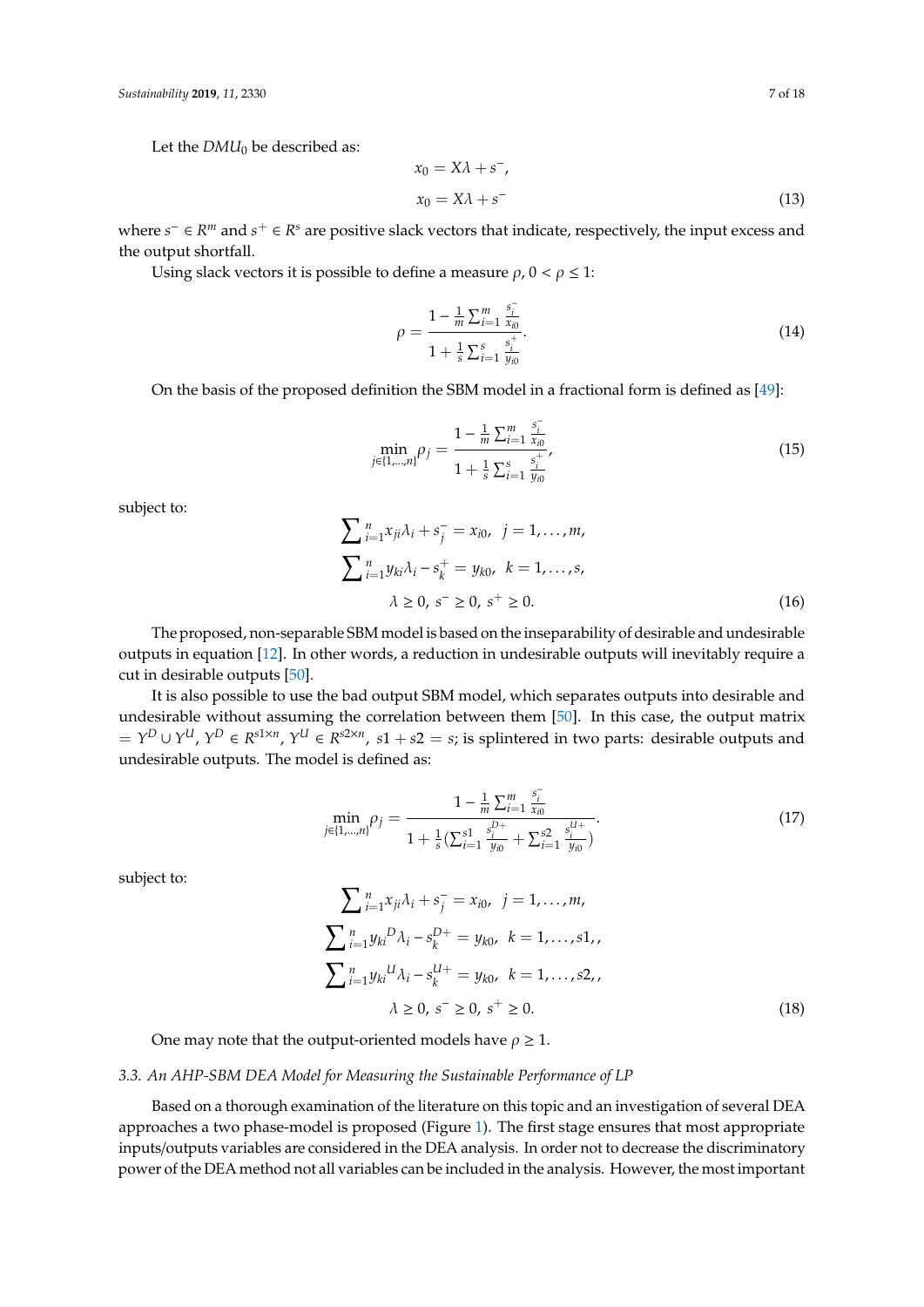<span id="page-7-1"></span>variables must be applied. Therefore, AHP pairwise comparison is applied to rank inputs and outputs from the most to the least important.



**Figure 1.** Model for the assessment of logistics provider (LP) performance. **Figure 1.** Model for the assessment of logistics provider (LP) performance.

After AHP ranking, proper variables and a proper number of variables are selected in accordance with the rule of thumb (*nr*. *of DMU*  $\geq$  2[*nr*. *of inputs* + *nr*. *of outputs*]) [\[40\]](#page-16-14).

To measure the sustainable performance of LP and considering undesirable variables the SBM DEA model is selected. However, the selection of a sub-model (input or output orientation) depends in the characteristics of the analyzed problem and decision maker requirements  $\sim$  However, domestic transportation (81%) for many years, including so far many years, including so far many years, including so far many years, including so far many years, including so far many years, including so far on the characteristics of the analyzed problem and decision maker requirements.

## <span id="page-7-0"></span>2019, has been the most frequently requested logistics service, followed by international **4. Numerical Example**

 $\mathbf{r}_1$  and  $\mathbf{r}_2$ . The authors, the authors, the authors, the authors, therefore, decided to apply the apply the apply the apply the apply the apply the apply the apply the apply the apply the apply the apply the ap LPs provide many logistics services (domestic and international transportation, warehousing, management, consulting services, information technology services, fleet management, customer the most frequently requested logistics service, followed by international transportation (71%) and freight forwarding, customs brokerage, cross-docking, added-value services, reverse logistics, inventory services, etc.). However, domestic transportation (81%) for many years, including so far 2019, has been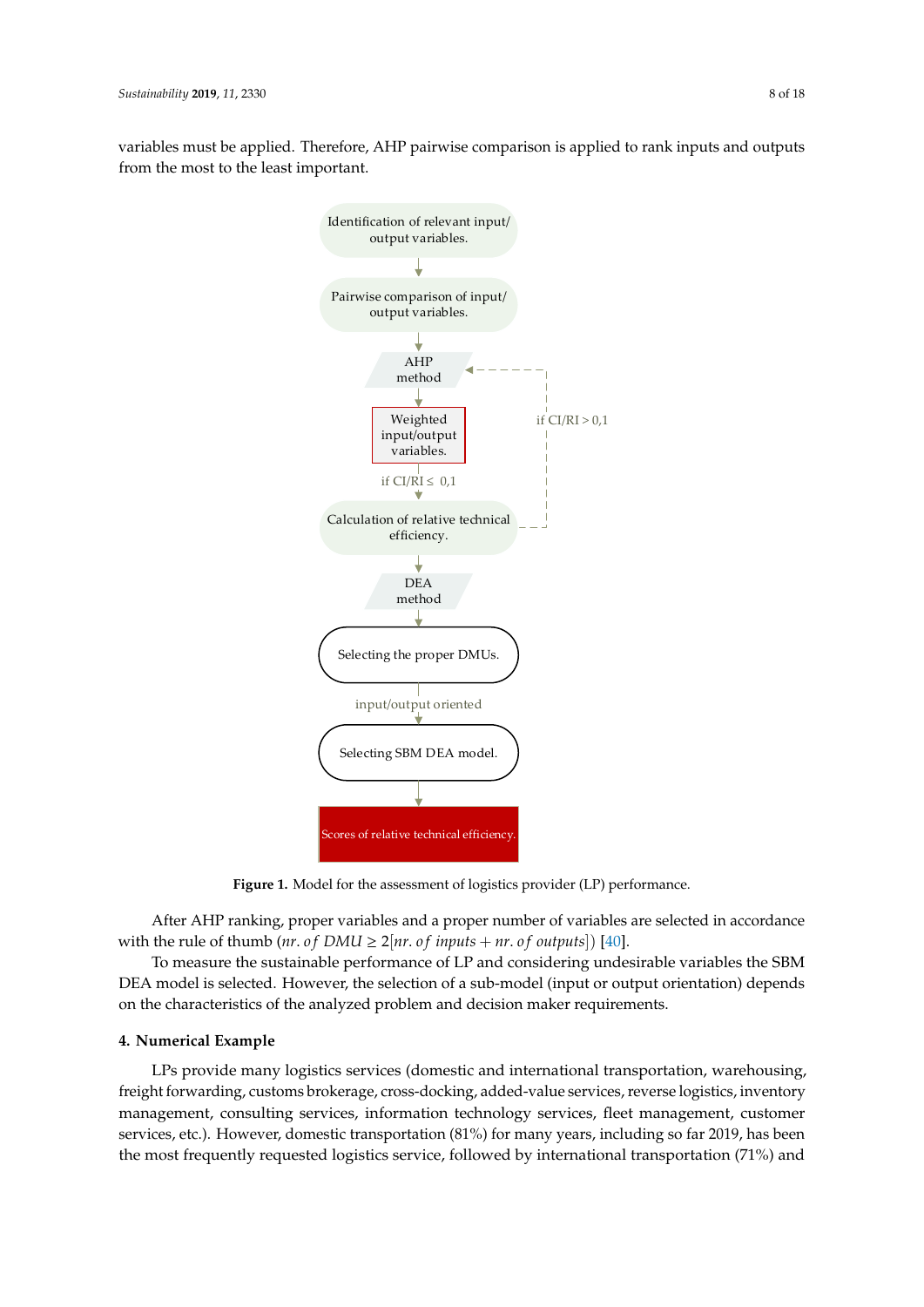warehousing (69%) [\[8\]](#page-15-7). The authors, therefore, decided to apply the proposed model in a numerical example of LPs that provide transport services.

## *4.1. Identification of Inputs*/*Outputs*

The inputs and outputs variables in this study were selected in two phases. Two databases of efficiency variables, for LPs that provide all, not only transport, services, as a result of very extensive literature reviews [\[51](#page-17-1)[,52\]](#page-17-2) and interviews with academics and practitioners [\[52\]](#page-17-2), were compared firstly to select the most commonly used efficiency variables. Cost/price variable, information technology application variable, accurate delivery time variable, circumstance of delivery, transport capacity, staff quality/educated employee variable and the employee/customer satisfaction variable were found to be the most frequently used.

The set of criteria was in the second phase adjusted and harmonized to the measurement of the logistics provider that performs only transport activities. By using very comprehensive and one of the latest performance frameworks for measuring the performance of transport activity of a 3PL firm [\[53\]](#page-17-3) some variables were subdivided into more sub-variables (for example the cost variable was divided into turnover per km and profit per delivery; circumstances per delivery was subdivided into correctness and completeness sub-variables), some new variables were added due to their relevance and to cover the overall sustainability performance of the LP (the average lead time per delivery, productivity per driver, the utilization of the cargo space, distance travelled, productivity per driver, transportation accidents per year, total number of orders and total number of employees). Since the group of environmental variables was not sufficiently comprehensive, two more variables were added (Carbon dioxide (CO<sub>2</sub>) Greenhouse gas emissions (GSG) and average speed per km) [\[5\]](#page-15-4) (Tables [2](#page-8-0) and [3\)](#page-9-0).

<span id="page-8-0"></span>

|                                                                  | Outputs                                                                                                                         |     |                    |  |  |  |  |  |  |
|------------------------------------------------------------------|---------------------------------------------------------------------------------------------------------------------------------|-----|--------------------|--|--|--|--|--|--|
| Name                                                             | Formula                                                                                                                         | D/U | Sustainable Aspect |  |  |  |  |  |  |
| Turnover per km                                                  | turnover per journey                                                                                                            | D   | economic           |  |  |  |  |  |  |
| Profit per delivery                                              | nr. of km of a given journey<br>delivery tariff-delivery costs<br>total number of deliveries                                    | D   | economic           |  |  |  |  |  |  |
| On-time delivery                                                 | number of on-time deliveries 100<br>number of all deliveries                                                                    | D   | economic           |  |  |  |  |  |  |
| Correctness                                                      | $\frac{number\ of\ correct\ deliveries}{number\ of\ all\ deliveries} \cdot 100$                                                 | D   | economic           |  |  |  |  |  |  |
| Completeness                                                     | $\sum \frac{number\ of\ complete\ deliveries}{number\ of\ all\ deliveries} \cdot 100$                                           | D   | economic           |  |  |  |  |  |  |
| The average lead time per delivery                               | $\sum_{n=1}^{\infty} \frac{\text{reception date}-\text{delivery}}{\text{mott of the body of the body}}$<br>number of deliveries | U   | economic           |  |  |  |  |  |  |
| Productivity per driver                                          | $\sum \frac{number\ of\ orders\ displaced}{$<br>number of drivers                                                               | D   | economic           |  |  |  |  |  |  |
| Total number of orders in a certain period of time               | $\Sigma$ total number of orders                                                                                                 | D   | economic           |  |  |  |  |  |  |
| Carbon dioxide (CO <sub>2</sub> ) Greenhouse gas emissions (GHG) | $\Sigma$ fuel emission factor travel distance                                                                                   | U   | environmental      |  |  |  |  |  |  |
| Average speed per km per vehicle                                 | $\sum$ distance traveled<br>time spent                                                                                          | U   | environmental      |  |  |  |  |  |  |
| Distance travelled during a certain period of time               | $\Sigma$ total number of kilometers travelled                                                                                   | U/D | environmental      |  |  |  |  |  |  |
| The utilization of the cargo space of a vehicle fleet            | $\overline{\sum_{\text{maximum weight and or volume}} 100}$                                                                     | D   | environmental      |  |  |  |  |  |  |
| Level of employee satisfaction                                   | ordinal/qualitative measure                                                                                                     | D   | social             |  |  |  |  |  |  |
| Transportation accidents per year                                | $\Sigma$ number of transportation accidents                                                                                     | U   | social             |  |  |  |  |  |  |
|                                                                  | D—desirable variable. U—undesirable variable                                                                                    |     |                    |  |  |  |  |  |  |

|  |  | Table 2. Outputs variables. |
|--|--|-----------------------------|
|--|--|-----------------------------|

The final set of variables was, accordingly, the fact that the inputs are the resources consumed by the LP for transport activity and the outputs are results from providing transport activity, divided into input (Table [3\)](#page-9-0) and output groups of variables (Table [2\)](#page-8-0).

The variables reflect the economic, environmental and social aspects of an LPs' performance. Together they cover the overall sustainability performance of LP (Tables [2](#page-8-0) and [3\)](#page-9-0).

Ten output variables are desirable, three are undesirable and distance travelled during a certain period of time can be both (Fuel consumption is calculated from distance travelled. Higher distance travelled consequently leads to higher  $CO<sub>2</sub>$  emissions. Viewing from this perspective, distance travelled variable is undesirable output. However, distance travelled by a truck during a certain period of time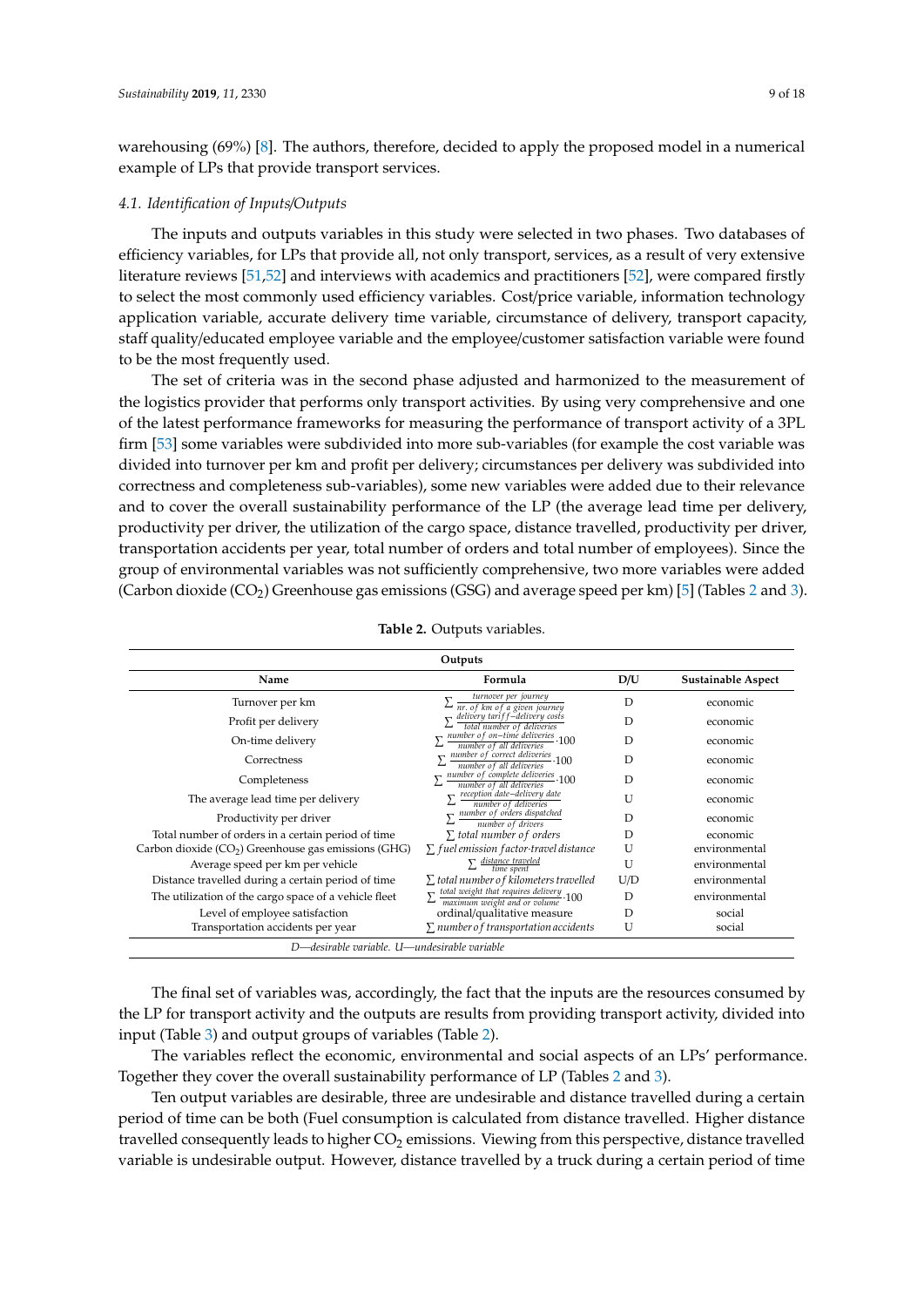<span id="page-9-0"></span>also shows better truck utilization, which increases efficiency and is therefore treated as desirable output) (Table [2\)](#page-8-0).

|                                                     | Inputs                                                                |     |                           |  |  |  |  |  |
|-----------------------------------------------------|-----------------------------------------------------------------------|-----|---------------------------|--|--|--|--|--|
| Name                                                | Formula                                                               | D/U | <b>Sustainable Aspect</b> |  |  |  |  |  |
| Total number of employees<br>Total number of trucks | $\Sigma$ total number of employees<br>$\Sigma$ total number of trucks | Ð   | economic<br>economic      |  |  |  |  |  |
| Average years of education<br>per employee          | $\sum$ <i>years of education</i><br>$\sum$ <i>number of employees</i> |     | social                    |  |  |  |  |  |
| D-desirable variable. U-undesirable variable        |                                                                       |     |                           |  |  |  |  |  |

**Table 3.** Input variables.

Three relevant inputs and 14 relevant outputs were selected by the authors from the database. Due to the low number of inputs, only outputs variables were included in the AHP pairwise comparison. Table [4](#page-9-1) presents the resulting weights  $w_i$  for the output variables. To check the consistency of the comparison matrix, a consistency ratio was computed,  $CR = 0.099$ .

<span id="page-9-1"></span>

| <b>Output Variable</b>                                | Priority Vector (weights w <sub>i</sub> ) |
|-------------------------------------------------------|-------------------------------------------|
| Profit per delivery                                   | 18.7%                                     |
| The average lead time per delivery                    | 17.0%                                     |
| The utilization of cargo space of a vehicle fleet     | 13.6%                                     |
| Carbon dioxide $(CO2)$ Greenhouse gas emissions (GHG) | 12.4%                                     |
| Total number of orders in a certain period of time    | $9.2\%$                                   |
| Level of employee satisfaction                        | 7.6%                                      |
| Turnover per km                                       | $4.9\%$                                   |
| On-time delivery                                      | 4.4%                                      |
| Correctness                                           | 3.6%                                      |
| Completeness                                          | 2.6%                                      |
| Productivity per driver                               | $2.2\%$                                   |
| Average speed per km per vehicle                      | 1.5%                                      |
| Distance traveled during a certain period of time     | 1.1%                                      |
| Transportation accidents per year                     | $1.1\%$                                   |

|  | Table 4. Priority vector. |  |
|--|---------------------------|--|
|--|---------------------------|--|

## *4.2. Selecting DMU and Input*/*Output Variables*

Eighteen Slovene LPs with a vehicle fleet of size in the range  $N = [2 \text{ to } 8]$  were selected as DMUs. Given the rule of thumb (*nr. of DMU*  $\geq 2$  [*nr. of inputs* + *nr. of outputs*]), all three input variables and the six most influential outputs were applied in the DEA analysis (Table [5\)](#page-10-0). All three inputs are desirable. They cover the economic and social aspects of sustainability. Output 3, 4, 5 and 6 are desirable. Output 1 and 2 are undesirable and therefore need to be reduced and not increased. All of them cover all three aspects of sustainability.

Since all LPs do not select all the data required by the model, the missing data were calculated from the real LP's values, according to the equations (Tables [2](#page-8-0) and [3\)](#page-9-0), or were simulated according to the data of those LPs that provided data for these input/outputs at all.

## *4.3. Results and Discussion*

In this study, the efficiency scores of LPs were estimated with the use of an input- and output-oriented CCR model and with the use of the output-oriented SBM model (Table [6\)](#page-11-0).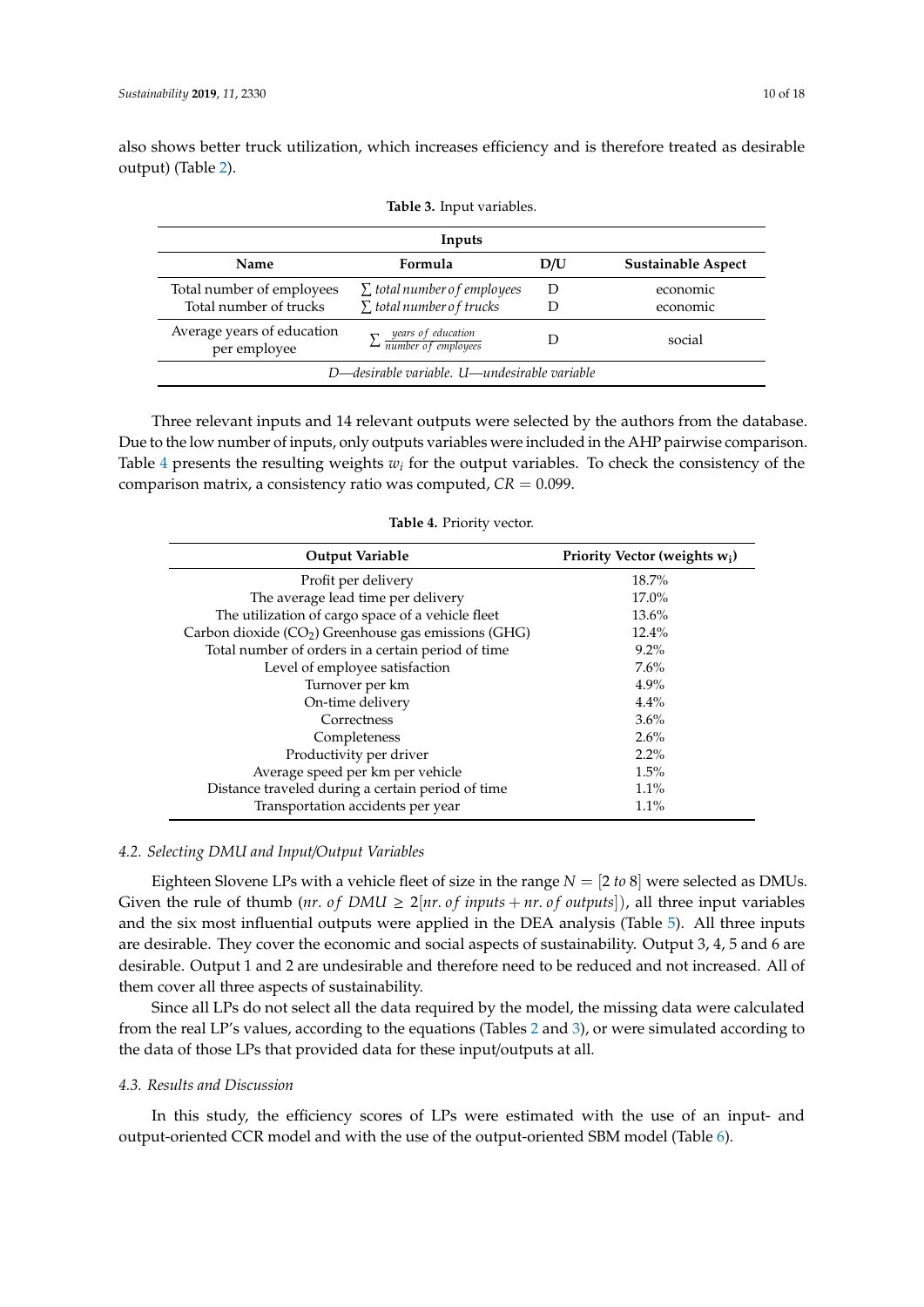<span id="page-10-0"></span>

|            | Input 1                          | Input 2                        | Input 3                                                      | Output 1                                               | Output 2                                                                                              | Output 3                                                        | Output 4                                        | Output 5                                     | Output 6                                                         |
|------------|----------------------------------|--------------------------------|--------------------------------------------------------------|--------------------------------------------------------|-------------------------------------------------------------------------------------------------------|-----------------------------------------------------------------|-------------------------------------------------|----------------------------------------------|------------------------------------------------------------------|
| <b>DMU</b> | Total Nr. of<br><b>Employees</b> | Total Nr. of<br><b>Truckss</b> | <b>Average Years of</b><br><b>Educations Per</b><br>Employee | The Average<br><b>Lead Time Per</b><br>Delivery [Days] | Carbon Dioxide (CO <sub>2</sub> )<br><b>Greenhouse Gas</b><br><b>Emissions (GHG)</b><br>[Tons $C02$ ] | The Utilization of<br>the Cargo Space of<br>a Vehicle Fleet [%] | <b>Turnover Per</b><br>km $[\mathbf{\epsilon}]$ | Profit Per<br>Delivery $[\mathbf{\epsilon}]$ | <b>Total Numbers of</b><br>Orders in a Certain<br>Period of Time |
| LP1        | 8                                | 5                              |                                                              |                                                        | 696.13                                                                                                | 77                                                              | 646,791.6                                       | 221,753.1                                    | 1303                                                             |
| LP2        | 8                                |                                |                                                              |                                                        | 888.73                                                                                                | 83                                                              | 704,379.4                                       | 234,701.3                                    | 1537                                                             |
| LP3        | 5                                |                                |                                                              |                                                        | 605.24                                                                                                | 89                                                              | 538,280.5                                       | 221,313.1                                    | 1135                                                             |
| LP4        |                                  |                                |                                                              |                                                        | 938.68                                                                                                | 87                                                              | 905,172.6                                       | 344,122.8                                    | 1938                                                             |
| LP5        |                                  |                                |                                                              |                                                        | 669.27                                                                                                | 77                                                              | 595,698.7                                       | 187,961.4                                    | 1299                                                             |
| LP6        | 10                               |                                |                                                              |                                                        | 1226.50                                                                                               | 77                                                              | 976,955.3                                       | 410,071.9                                    | 2006                                                             |
| LP7        |                                  |                                |                                                              |                                                        | 639.65                                                                                                | 89                                                              | 434,567.3                                       | 150,345.5                                    | 959                                                              |
| LP8        |                                  |                                |                                                              |                                                        | 610.00                                                                                                | 98                                                              | 612,234.1                                       | 186,500.1                                    | 1250                                                             |
| LP9        |                                  |                                |                                                              |                                                        | 435.71                                                                                                | 70                                                              | 323,987.1                                       | 955,46.34                                    | 925                                                              |
| LP10       |                                  |                                |                                                              |                                                        | 929.65                                                                                                | 73                                                              | 678,956.1                                       | 310,256.1                                    | 1467                                                             |
| LP11       | 9                                |                                |                                                              |                                                        | 886.46                                                                                                | 85                                                              | 595,234.1                                       | 299,245.3                                    | 1568                                                             |
| LP12       | 5                                |                                |                                                              |                                                        | 567.47                                                                                                | 82                                                              | 519,310.3                                       | 102,345.8                                    | 1095                                                             |
| LP13       | $\mathbf{Q}$                     |                                |                                                              |                                                        | 1066.04                                                                                               | 80                                                              | 745,234.1                                       | 349,234.1                                    | 2001                                                             |
| LP14       | 4                                |                                |                                                              |                                                        | 486.90                                                                                                | 65                                                              | 310,345.8                                       | 84,953.7                                     | 834                                                              |
| LP15       | 4                                |                                |                                                              |                                                        | 520.74                                                                                                | 70                                                              | 300,254.8                                       | 115,657.3                                    | 725                                                              |
| LP16       |                                  |                                |                                                              |                                                        | 275.73                                                                                                | 91                                                              | 350,123.7                                       | 50,345.2                                     | 512                                                              |
| LP17       |                                  |                                |                                                              |                                                        | 566.37                                                                                                | 78                                                              | 569,234.8                                       | 195,467.2                                    | 935                                                              |
| LP18       |                                  |                                |                                                              |                                                        | 726.99                                                                                                | 86                                                              | 550,235.7                                       | 175,463.2                                    | 1323                                                             |

**Table 5.** Data description.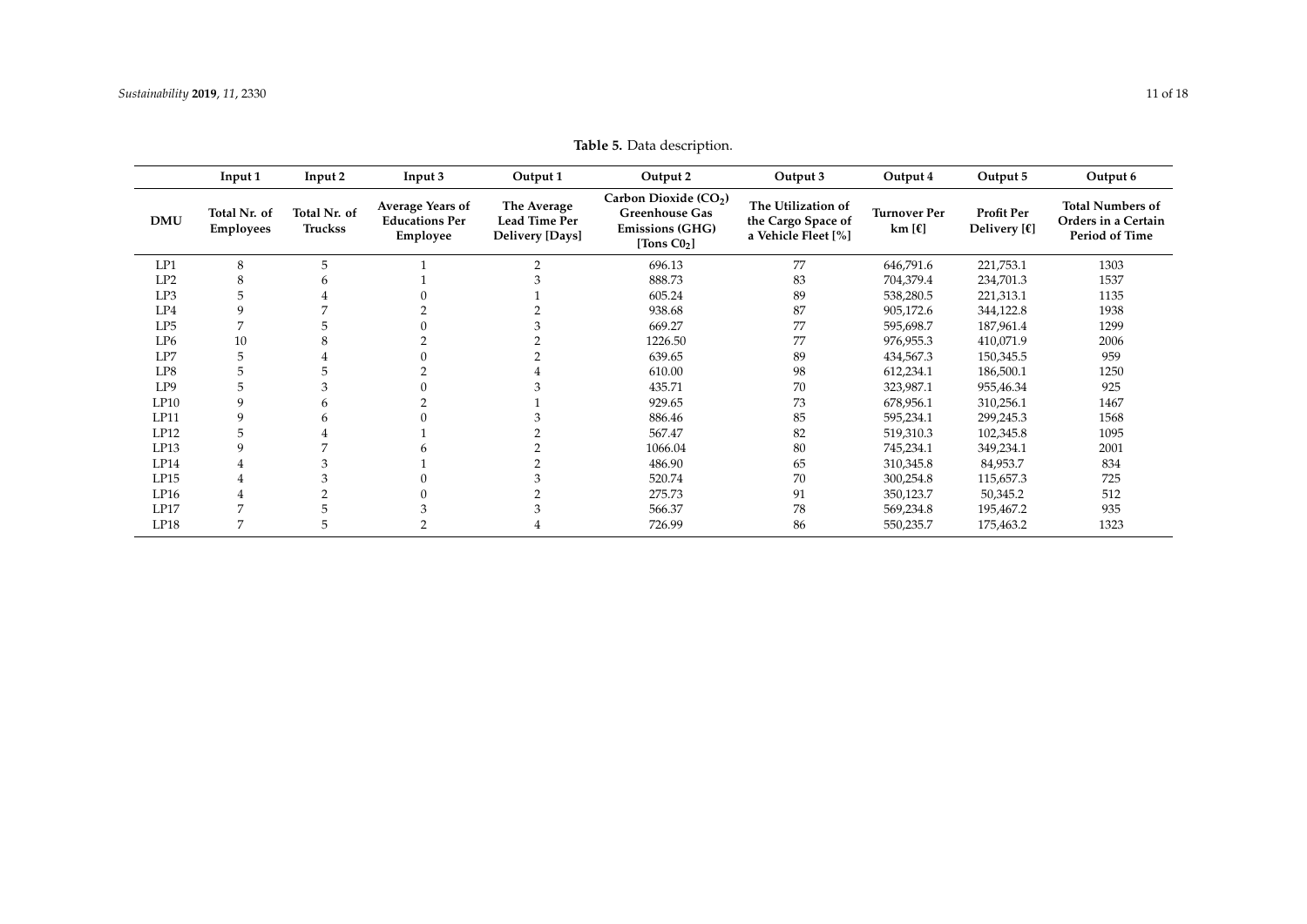<span id="page-11-0"></span>

| <b>CCR-Output Oriented Model</b> |               |          |              |          |                |                |                 | <b>CCR-Input Oriented Model</b> |             |                |               |                |              |         |                | SBM-Output Oriented Model (with Separable Outputs) |               |                |                |         |               |          |          |              |              |              |                |                |           |                |
|----------------------------------|---------------|----------|--------------|----------|----------------|----------------|-----------------|---------------------------------|-------------|----------------|---------------|----------------|--------------|---------|----------------|----------------------------------------------------|---------------|----------------|----------------|---------|---------------|----------|----------|--------------|--------------|--------------|----------------|----------------|-----------|----------------|
| <b>DMU</b>                       | Eff.<br>score | $s_1^-$  | $s_2^-$      | $s_3^-$  | $s_1^+$        | $s_2^+$        | $s_3^+$         | $s_4^+$                         | $s_5^+$     | $s_6^+$        | Eff.<br>score | $s_{1}^{-}$    | $s_{2}^{-}$  | $s_3^-$ | $s^+$          | $s_2^+$                                            | $s_3^+$       | $s_4^+$        | $s_5^+$        | $s_6^+$ | Eff.<br>score | $S_{1}$  | $s_2^-$  | $s_3^-$      | $s^+$        | $s_2^+$      | $s_3^+$        | $s_4^+$        | $s_5^+$   | $s_6^+$        |
| LP1                              | 1.02          | 1.08     | $\Omega$     | $\Omega$ | $\overline{0}$ | $\mathbf{0}$   | 7.31            | 0                               | 250.41      | $\overline{0}$ | 0.97          | 1.01           | $\mathbf{0}$ | 0.008   | $\overline{0}$ | $\overline{0}$                                     | 8.09          |                | 2325.1         |         | 1.03          | 1.19     | 0.04     | $\Omega$     | $\Omega$     | $\mathbf{0}$ | 8.46           | $\theta$       | 1132.39   | 12.89          |
| LP2                              |               |          |              |          |                |                |                 |                                 |             |                |               |                |              |         |                |                                                    |               |                |                |         | 1.05          | 0.06     | $\theta$ | $\theta$     | $\theta$     | $\theta$     | $\theta$       | $\mathbf{0}$   | 57,697.35 | 24.52          |
| LP3                              |               |          |              |          |                |                |                 |                                 |             |                |               |                |              |         |                |                                                    |               |                |                |         |               |          |          |              |              |              |                |                |           |                |
| LP4                              |               |          |              |          |                |                |                 |                                 |             |                |               |                |              |         |                |                                                    |               |                |                |         |               |          |          |              |              |              |                |                |           |                |
| LP5                              |               |          |              |          |                |                |                 |                                 |             |                |               |                |              |         |                |                                                    |               |                |                |         |               |          |          |              |              |              |                |                |           |                |
| LP <sub>6</sub>                  |               |          |              |          |                |                |                 |                                 |             |                |               |                |              |         |                |                                                    |               |                |                |         |               |          |          |              |              |              |                |                |           |                |
| LP7                              |               |          |              |          |                |                |                 |                                 |             |                |               |                |              |         |                |                                                    |               |                |                |         | 1.006         | 0.27     | 0.55     | $\mathbf{0}$ | $\mathbf{0}$ | $\mathbf{0}$ | $\theta$       | 49,726.01      | 23,316.35 | $\theta$       |
| LP8                              |               |          |              |          |                |                |                 |                                 |             |                |               |                |              |         |                |                                                    |               |                |                |         |               |          |          |              |              |              |                |                |           |                |
| LP9                              |               |          |              |          |                |                |                 |                                 |             |                |               |                |              |         |                |                                                    |               |                |                |         |               |          |          |              |              |              |                |                |           |                |
| LP10                             |               |          |              |          |                |                |                 |                                 |             |                |               |                |              |         |                |                                                    |               |                |                |         |               |          |          |              |              |              |                |                |           |                |
| LP11                             |               |          |              |          |                |                |                 |                                 |             |                |               |                |              |         |                |                                                    |               |                |                |         |               |          |          |              |              |              |                |                |           |                |
| LP12                             | 1.003         | $\theta$ | $\mathbf{0}$ | 0.5      | $\theta$       | $\overline{0}$ | 7.01            | $\mathbf{0}$                    | 84,619.83 0 |                | 0.99          | $\overline{0}$ | $\mathbf{0}$ | 0.51    | $\mathbf{0}$   | $\overline{0}$                                     | 7.19          | $\overline{0}$ | 84,430.65 0    |         | 1.003         | $\Omega$ |          | 0.008 0.52   | $\theta$     | $\mathbf{0}$ | 6.58           | $\overline{0}$ | 84,300.62 | $\overline{0}$ |
| LP13                             |               |          |              |          |                |                |                 |                                 |             |                |               |                |              |         |                |                                                    |               |                |                |         |               |          |          |              |              |              |                |                |           |                |
| LP14                             |               |          |              |          |                |                |                 |                                 |             |                |               |                |              |         |                |                                                    |               |                |                |         |               |          |          |              |              |              |                |                |           |                |
| LP15                             |               |          |              |          |                |                |                 |                                 |             |                |               |                |              |         |                |                                                    |               |                |                |         |               |          |          |              |              |              |                |                |           |                |
| LP16                             |               |          |              |          |                |                |                 |                                 |             |                |               |                |              |         |                |                                                    |               |                |                |         |               |          |          |              |              |              |                |                |           |                |
| LP17                             | 1.08          | 1.53     | $\theta$     | 1.52     | $\theta$       | 44             | $10.24 \quad 0$ |                                 |             | $0$ 272.9      | 0.92          | 1.39           | $\mathbf{0}$ | 1.54    | $\theta$       |                                                    | 43.77 15.11 0 |                | $\overline{0}$ | 254.71  |               |          |          |              |              |              |                |                |           |                |
| LP18                             |               |          |              |          |                |                |                 |                                 |             |                |               |                |              |         |                |                                                    |               |                |                |         | 1.04          | 0.86     | $\theta$ | 1.14         | $\theta$     | $\mathbf{0}$ | $\overline{0}$ | 79,389.59      | 68,262.79 | $\theta$       |

**Table 6.** LPs efficiency score, CCR and SBM DEA model.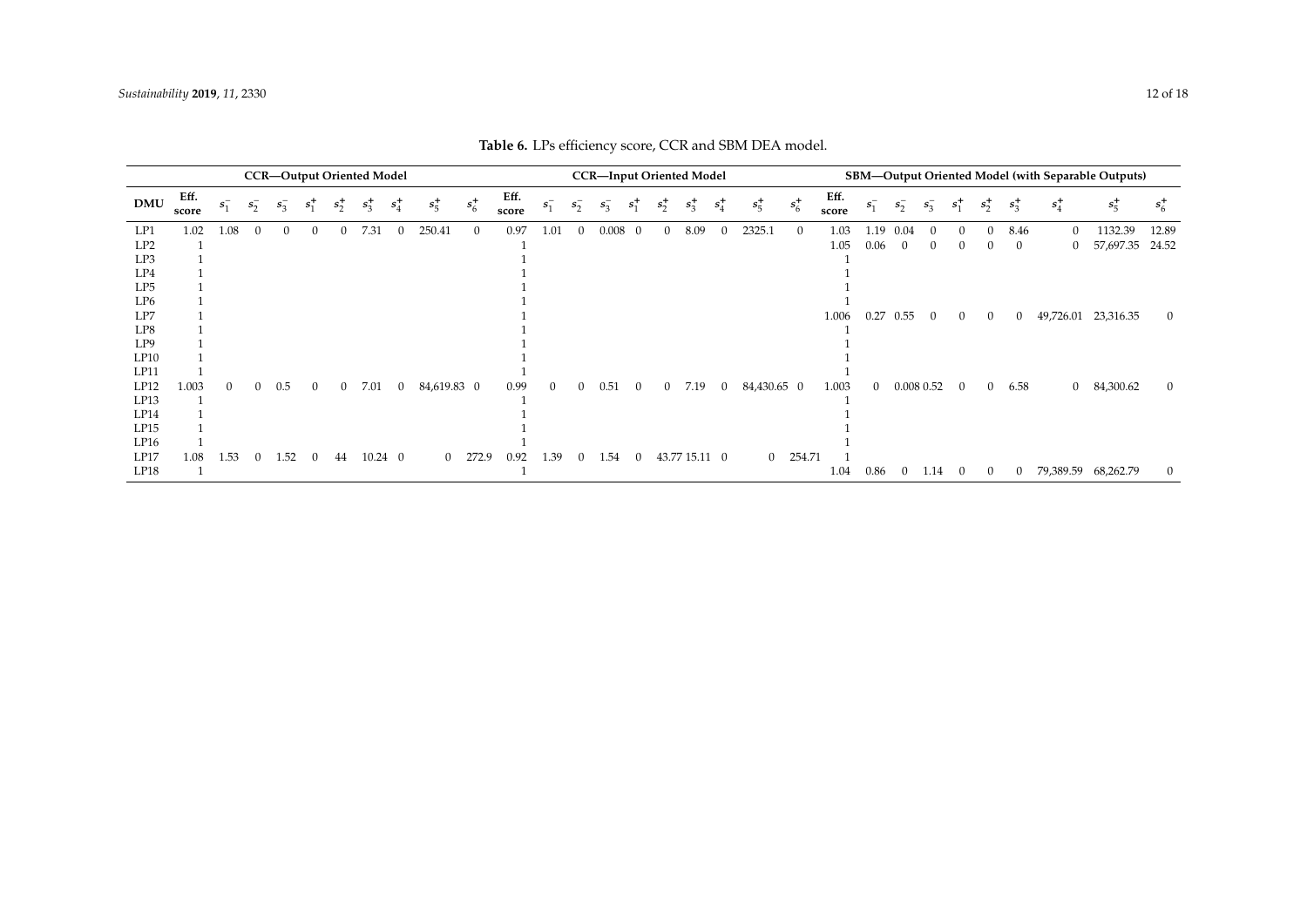Both CCR input and output-oriented DEA models indicated the same LPs as inefficient (LP1, LP12 and LP17) (16%). Other DMUs (84%) were found to have an objective function value equal to one. They are efficient.

The output-oriented CCR model shows that in order to attain efficiency, LP1, LP12 and LP17 must increase their outputs. LP1 needs to increase the utilization of the cargo space of a vehicle fleet for additional slack variable  $s_3^+ = 7.31$ , LP12 for  $s_3^+ = 7.01$  and LP17 for  $s_3^+ = 10.24$ . Moreover, LP1 needs to increase profit per delivery for  $s_5^+ = 250.41$  and LP12 for  $s_5^+ = 84$ , 619.83. The total number of orders in a certain period of time of LP17 needs to be increased by a value of 272.9.

The input-oriented CCR model suggests the reduction of inputs in order that the DMU becomes efficient. In this case, LP1 needs to decrease average years of education per employee for the slack variable  $s_3$ <sup>-</sup> = 0.008, LP12 for the variable  $s_3$ <sup>-</sup> = 0.51 and LP17 for the variable  $s_3$ <sup>-</sup> = 1.54. The total number of employees also needs to be decreased in the case of LP1,  $s_1$ <sup>-</sup> = 1.01, and LP17,  $s_1$ <sup>-</sup> = 1.39.

The obtained percentages depict possible savings of LPs. However, none of the abovementioned models distinguishes between desirable and undesirable outputs (the average lead time per delivery and Carbon dioxide  $(CO_2)$  Greenhouse gas emissions (GHG). The latter are treated in the output CCR model as desirable, which in accordance with DEA rules need to be increased (in the case of LP17,  $s_2^+ = 44$ ). However, in reality, they need to be decreased. This is only one drawback of the presented models. The second possible drawback is that an LP with a very poor environmental index can be evaluated as efficient. And vice versa: LPs that invest in emissions reductions have lower efficiency scores, which is rather unfair.

For this purpose, an output-oriented SBM model, which divides outputs into two sets, desirable and undesirable units, is more appropriate. Slack are added only to desirable outputs and to obtain the virtual optimum, undesirable variables are decreased and the desirable are increased.

The number of orders, profit, turnover and average load capacity in our model are desirable outputs. Lead time and GHG emissions are undesirable outputs. The SBM model results indicate that besides LP1 and LP12 (as in the CCR two models) LP2, LP7 and LP18 are technically inefficient. LP17 was found to be efficient. The SBM model estimates a lower efficiency score for LP1 and LP12.

The SBM model extends the set of inefficient DMUs, but at the same time, LP17 becomes efficient, which confirms that the environmental pillar has to be considered in DEA analysis since the environmental or any other undesired output changes the final efficiency score of the DMU. Moreover, in other DEA models, environmental outputs are not treated as undesired.

If only the undesirable output ( $CO<sub>2</sub>$  emission) is increased by 4% or more in the case of LP17, it becomes inefficient. Therefore, LP17 is critical. It is evaluated as inefficient in CCR models, but efficient in the SBM model. The appropriate evaluation of  $CO<sub>2</sub>$  emissions is awarded in the case of LP17, which is a good feature of the presented model.

<span id="page-12-0"></span>Comparison of efficient DMUs, using the super-efficiency DEA method [\[54\]](#page-17-4), which provides the ranking of efficient units, in addition, revealed that LP17 is the best LP (Table [7\)](#page-12-0). This info is even more useful for decision makers and supply chain managers.

| <b>DMU</b>      | Eff. Score | Rank |
|-----------------|------------|------|
| <b>LP17</b>     | 0.988316   | 1    |
| LP13            | 0.968483   | 2    |
| LP5             | 0.937283   | 3    |
| <b>LP10</b>     | 0.916508   | 4    |
| LP <sub>9</sub> | 0.89027    | 5    |
| LP4             | 0.881189   | 6    |
| LP8             | 0.879207   | 7    |
| LP <sub>6</sub> | 0.839177   | 8    |
| LP14            | 0.781399   | 9    |
| LP11            | 0.731465   | 10   |
| LP3             | 0.681834   | 11   |
| <b>LP15</b>     | 0.435296   | 12   |
| LP16            |            | 13   |

**Table 7.** LPs ranking, super-efficiency DEA model.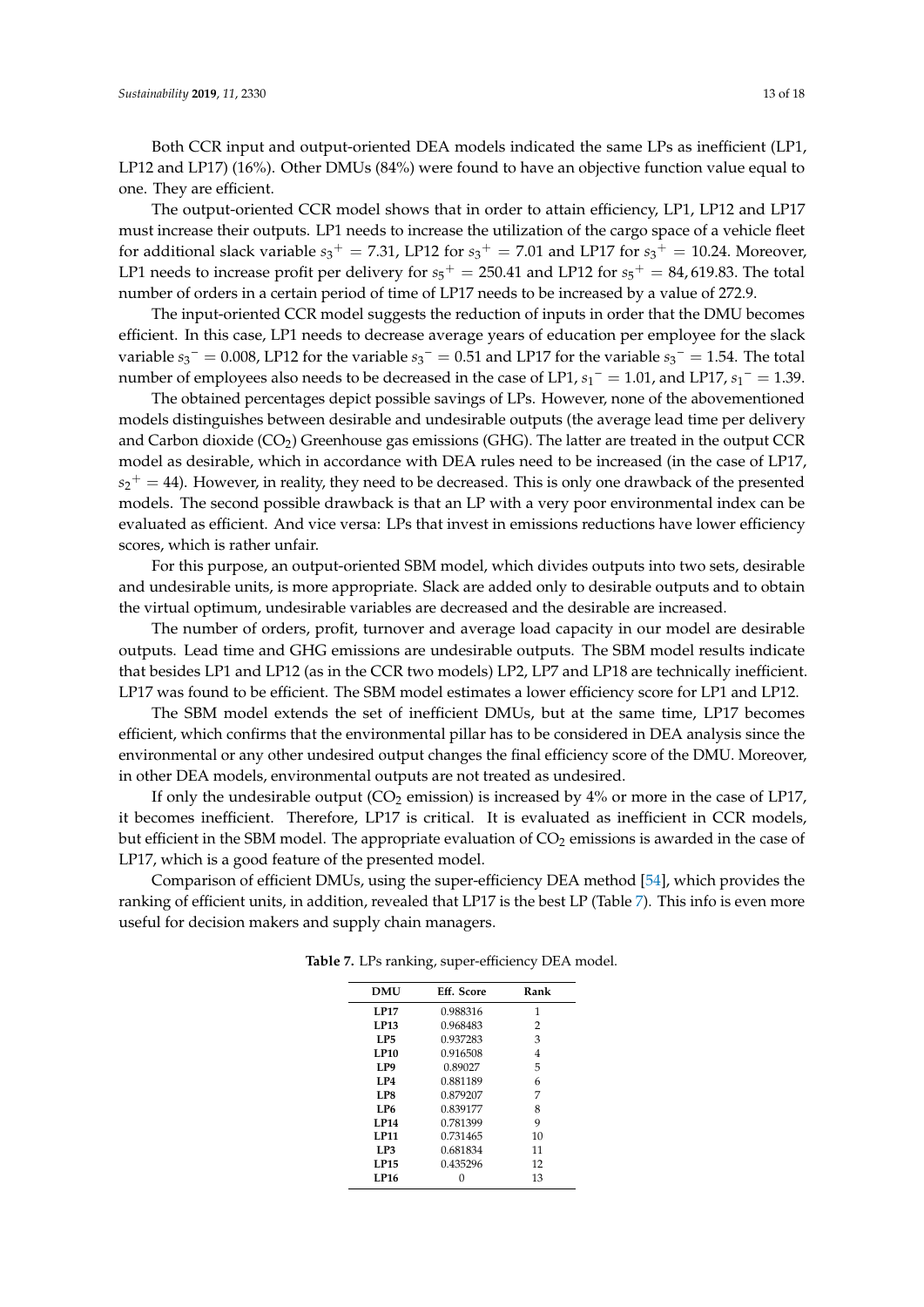The proposed model is fair to those LPs that are environmentally friendly, which is in line with governmental requirements. Moreover, the model indirectly encourages the decision makers to include environmental aspects into the selection process of LPs.

#### **5. Conclusions and Discussion**

This study highlights the shortcomings of traditional CCR and BCC-DEA models in evaluation processes, evaluations of LPs, where undesirable variables need to be considered and confirms the suitability of the SBM-DEA model for such processes. In addition, an integrated AHP-SBM-DEA is proposed in this study to ensure that the key input/output variables are included in the analysis and the results of the analysis are therefore more robust and reliable.

CCR and BCC-DEA models provide input and output orientation, allow an analysis of desirable inputs and outputs but do not distinguish between desirable and undesirable outputs/inputs. Undesirable output variables that should be reduced in order to achieve greater efficiency are treated in the CCR and BCC models as desirable and in accordance with output-oriented models must be increased rather than reduced. The results of DEA methods are consequently not accurate. The set of effective decision-making units does not include all effective units or includes those that are not effective. This is misleading for the performance measurement provider and can lead to the wrong final choice of an effective DMU.

Unlike CCR and BCC-DEA models, the SBM-DEA model has greater discriminatory power and also detects more sources of inefficiencies. The non-separable SBM-DEA model is based on the inseparability of desirable and undesirable outputs in an equation. A reduction in undesirable outputs, therefore, requires a cut in desirable outputs. The separable SBM-DEA model separates outputs into desirable and undesirable without assuming a correlation between them. Both SBM-DEA models add slacks to desirable outputs and to obtain the virtual optimum, undesirable variables are decreased and the desirable are increased. The results are much more credible.

However, even by using SBM-DEA the results are highly influenced by the choice of appropriate inputs and outputs variables. The method itself does not provide guidance for their identification but only suggest several sensitivity analyses to validate the feasibility and robustness of its model. Nevertheless, there is still doubt whether the appropriate variables are applied in the analysis.

Accordingly, an integrated AHP-SBM DEA model is proposed and tested using a numerical example of Slovene small-sized LPs. Compared to past studies on this topic, which do not pay attention to the choice of appropriate inputs and outputs variables, in the present study the relative priorities (weights) for variables are derived using a pairwise comparison of variables. The priorities are not assigned arbitrarily, rather are derived based on the judgments and preferences of the authors. "These priorities, therefore, have mathematical validity, as measurement values derived from a ratio scale" [\[55\]](#page-17-5). Since the priorities are derived from the subjective preferences of the authors a consistency ratio comparing the consistency index (CI) of the matrix versus the random consistency index was calculated. Thus, the bias in the decision-making process is reduced. Moreover, traditionally the DEA methods may conduct several sensitivity analyses to validate the feasibility and robustness of its model. When the method is capable of assessing two to three parameters, as is the DEA (Pearson correlation, Jack-knifing analysis [\[56\]](#page-17-6), removable of variables), it is rated medium feasible and robust [\[57\]](#page-17-7). When the DEA would enable assessment of more than three parameters, it would be rated high. These facts answer the RQ2.

In the conventional AHP, which was used in the present study, the pairwise comparison is made using a discrete scale of 1–9, which is simple and easy to use; but it does not take into account the uncertainty related to the mapping of participants' judgement to a number. The triangular fuzzy numbers, 1 to 9 could be utilized in future research to improve the conventional nine-point scale.

In decision-making problems when criteria independence is assumed, an AHP method might not be appropriate. The analytic network process (ANP) is a more suitable but more time-consuming solution since a decision maker must answer a much larger number of questions [\[58\]](#page-17-8).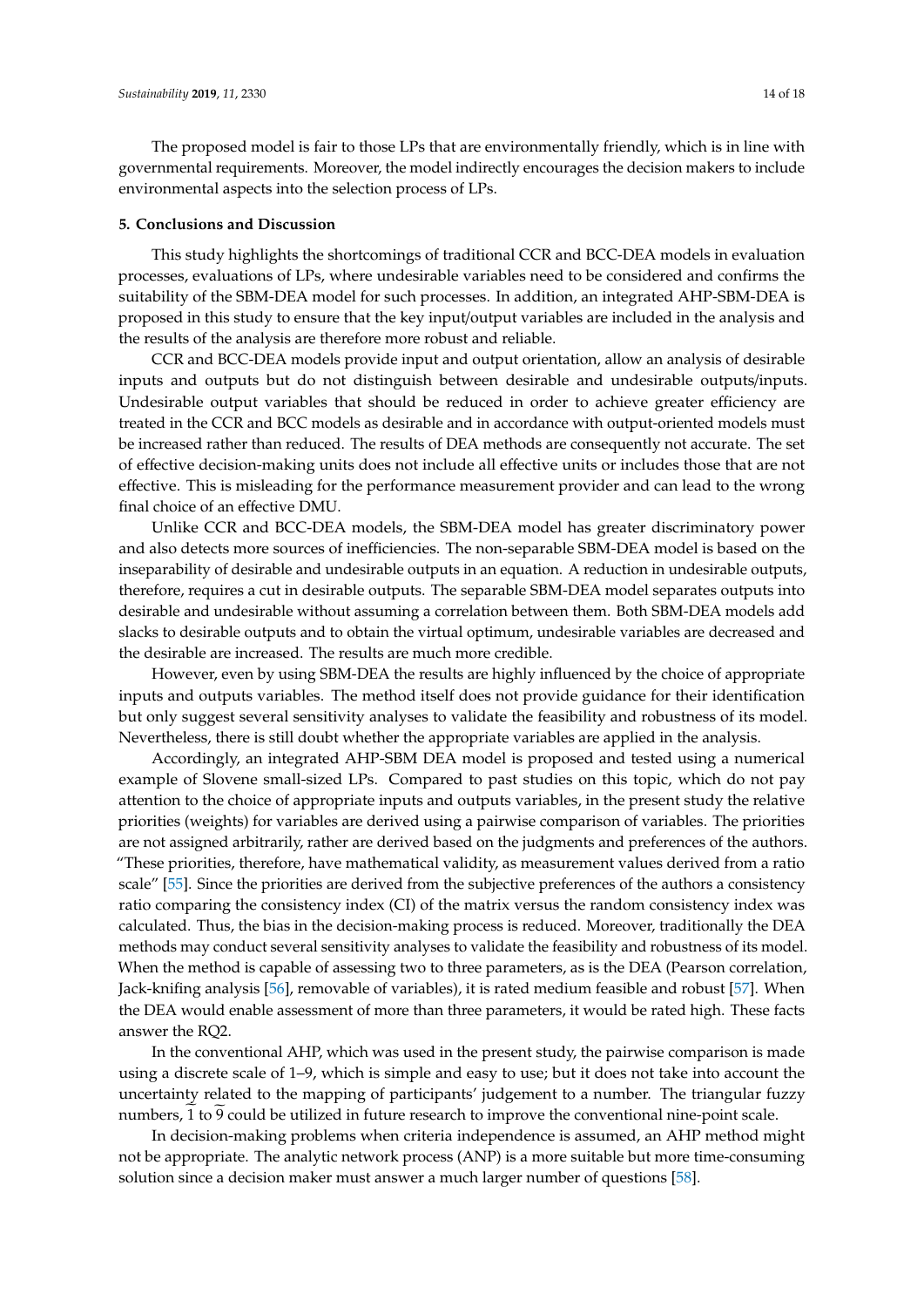Regarding the RQ1 (i.e., the credibility of the SBM-DEA model for evaluating the performance of LPs) the CCR and BCC-DEA analyses resulted in three inefficient LPs and 15 efficient LPs. Despite the fact that the obtained results depict possible savings of LPs, none of the applied models distinguishes between desirable and undesirable outputs. The carbon dioxide  $(CO<sub>2</sub>)$  greenhouse gas emissions (GHG) variable was considered in the output CCR model as desirable, which in accordance with DEA rules needs to be increased (in the case of LP17,  $s_2^+ = 44$ ) and not decreased as expected by the external environment (government, buyers of logistics outsourcing). These facts, therefore, confirm the credibility of the CCR and BCC-DEA models in cases when undesirable variables do not need to be considered. However, the model fails to accurately reflect the efficiency of the LP.

Compared to traditional DEA models, the SBM-DEA model, proposed and tested by the authors, treated the average lead time per delivery and carbon dioxide (CO<sub>2</sub>) greenhouse gas emissions (GHG) variable as undesirable. Slacks were added in this analysis only to desirable outputs and to obtain the virtual optimum; undesirable variables were decreased and the desirable were increased. The SBM model moreover extended the set of inefficient DMUs and LP17 became efficient. This fact confirms the authors' doubts in past studies, which applied SBM-DEA models but did not consider all three pillars of sustainability. Results show that the environmental pillar must be considered in DEA analysis since the environmental or any other undesired output changes the final efficiency score of the LP. Moreover, applying the Super-efficiency DEA method it is possible to note that LP17 is the best LP.

The presented model upgrades theoretical knowledge. The topic presented in this paper is actual, significant and only at an early stage, which will, therefore, stimulate further studies. The authors hope that the proposed methodology will be a subject of further refinement using qualitative and quantitative research methods [\[59\]](#page-17-9) and will also stimulate new theory building. The initial step would be to test the methodology in more case studies and examples.

Whilst we cannot overemphasize the practical importance of the methodology presented, we believe that this study is a great contribution to the evaluation of LPs efficiency, taking into account all three pillars of sustainability. The model corresponds to a real situation and thus represents the potential for great support for decision-makers. The authors believe that the study offers decision makers and managers in supply chains a starting point for what is needed to become efficient from all sustainable aspects, which would further stimulate such data collection (few companies actually collect all data required) and would also lead to greater acceptance and adoption of the methodology.

The presented methodology, on one hand, enables tailor-made solutions, but on the other hand, is very general, and, with minor adjustments, can in the future be applied in a variety of situations by supply chain partners.

Considering that DEA is a data-driven approach the lack of real data in the case of some inputs/outputs is a limitation in this work. The real data of all inputs and outputs might more effectively demonstrate the potential of this method or might speak to the use of an updated model formulation [\[5\]](#page-15-4). Thus, additional evaluations of the model would need to be undertaken in the future.

Moreover, AHP pairwise comparison reflects the authors' opinions, which are rather subjective. For a more objective ranking of input/output variables the integrated AHP-DELPHI method may be the most appropriate; or, the number of evaluators in AHP pairwise comparison should be increased.

**Author Contributions:** Conceptualization, P.B.; Data curation, P.B.; Formal analysis, P.B. and D.T.-S.; Investigation, P.B. and D.T.-S.; Methodology, D.T.-S.; Writing—original draft, P.B. and D.T.-S.; Writing—review and editing, P.B. and D.T.-S.

**Funding:** This research received no external funding.

**Conflicts of Interest:** The authors declare no conflict of interest.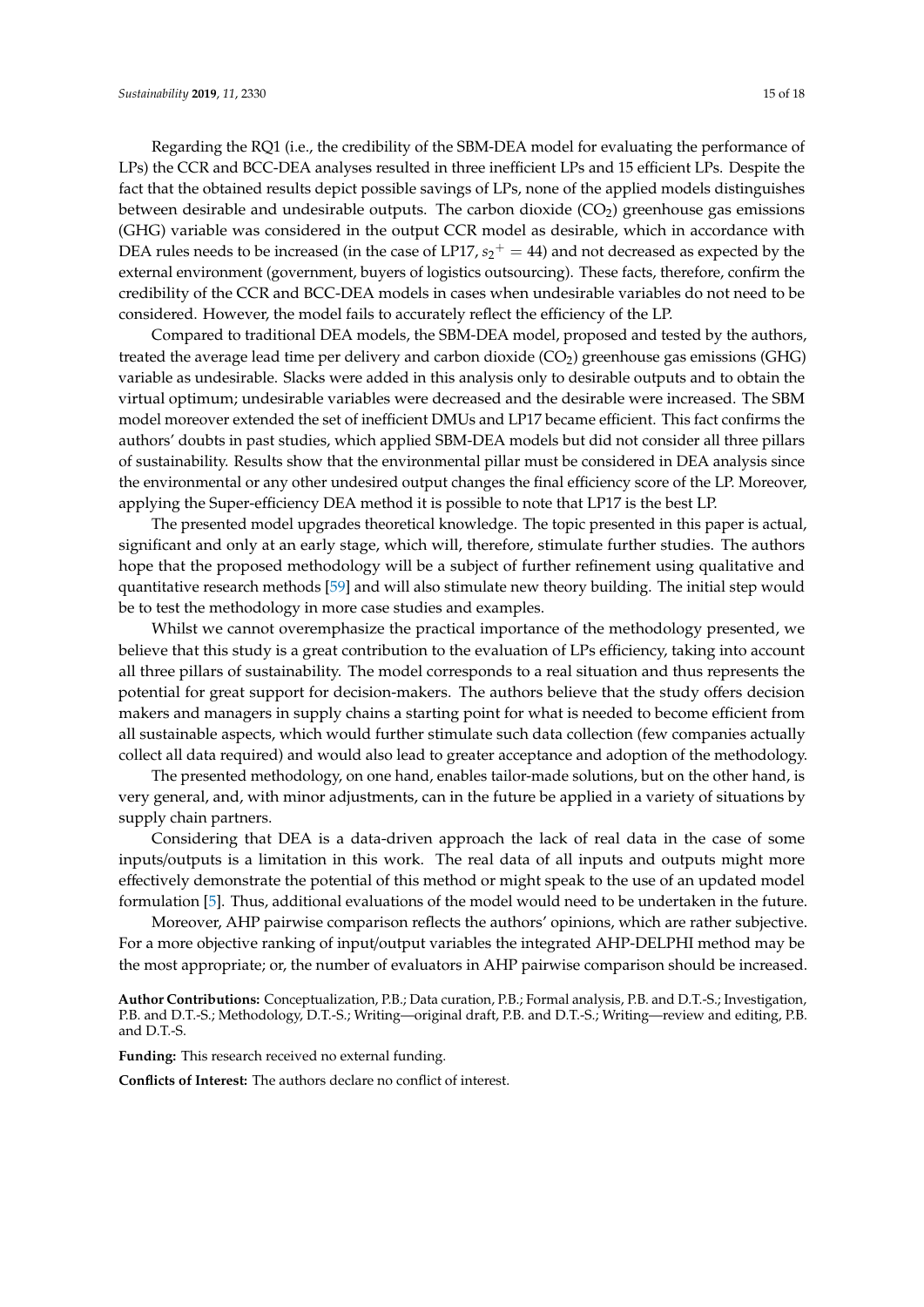## **References**

- <span id="page-15-0"></span>1. Rashidi, K.; Cullinane, K. Evaluating the sustainability of national logistics performance using Data Envelopment Analysis. *Transp. Policy* **2019**, *74*, 35–46. [\[CrossRef\]](http://dx.doi.org/10.1016/j.tranpol.2018.11.014)
- <span id="page-15-1"></span>2. Liu, C.L.; Lyons, A.C. An analysis of third-party logistics performance and service provision. *Transp. Res. Part E Logist. Transp. Rev.* **2011**, *47*, 547–570. [\[CrossRef\]](http://dx.doi.org/10.1016/j.tre.2010.11.012)
- <span id="page-15-2"></span>3. Fan, L.; Wang, A. CO<sup>2</sup> emissions and technical efficiency of logistics sector: An empirical research from China. In Proceedings of the IEEE International Conference on Service Operations and Logistics, and Informatics (SOLI), Dongguan, China, 28–30 July 2013; pp. 89–94.
- <span id="page-15-3"></span>4. Mariano, E.B.; Gobbo, J.A.; Camioto, F.d.C.; Rebelatto, D.A.d.N. CO<sub>2</sub> emissions and logistics performance: A composite index proposal. *J. Clean. Prod.* **2017**, *163*, 166–178. [\[CrossRef\]](http://dx.doi.org/10.1016/j.jclepro.2016.05.084)
- <span id="page-15-4"></span>5. Holden, R.; Xu, B.; Greening, P.; Piecyk, M.; Dadhich, P. Towards a common measure of greenhouse gas related logistics activity using data envelopment analysis. *Transp. Res. Part A Policy Pract.* **2016**, *91*, 105–119. [\[CrossRef\]](http://dx.doi.org/10.1016/j.tra.2016.06.001)
- <span id="page-15-5"></span>6. Sun, J.; Yuan, Y.; Yang, R.; Ji, X.; Wu, J. Performance evaluation of Chinese port enterprises under significant environmental concerns: An extended DEA-based analysis. *Transp. Policy* **2017**, *60*, 75–86. [\[CrossRef\]](http://dx.doi.org/10.1016/j.tranpol.2017.09.001)
- <span id="page-15-6"></span>7. Lai, K.H.; Wong, C.W. Green logistics management and performance: Some empirical evidence from Chinese manufacturing exporters. *Omega* **2012**, *40*, 267–282. [\[CrossRef\]](http://dx.doi.org/10.1016/j.omega.2011.07.002)
- <span id="page-15-7"></span>8. Langley, C.J.; Infosys, J. *2019 Third Party Logistics Study*, 2019 ed.; Infosys: Atlanta, GA, USA, 2019; p. 54.
- <span id="page-15-8"></span>9. Min, H.; Joo, S.J. Benchmarking third-party logistics providers using data envelopment analysis: An update. *Benchmarking Int. J.* **2009**, *16*, 572–587. [\[CrossRef\]](http://dx.doi.org/10.1108/14635770910987814)
- <span id="page-15-9"></span>10. Tone, K.; Tsutsui, M. Network DEA: A slacks-based measure approach. *Eur. J. Oper. Res.* **2009**, *197*, 243–252. [\[CrossRef\]](http://dx.doi.org/10.1016/j.ejor.2008.05.027)
- <span id="page-15-10"></span>11. De Carvalho, C.C.; Lima, O.F., Jr. Efficient Logistic Platform Design: The Case of Campinas Platform. 2013. Available online: http://www.abepro.org.br/biblioteca/[enegep2010\\_ti\\_st\\_113\\_741\\_17234.pdf](http://www.abepro.org.br/biblioteca/enegep2010_ti_st_113_741_17234.pdf) (accessed on 20 January 2019).
- <span id="page-15-18"></span>12. Andrejić, M.; Kilibarda, M. The problems of measuring efficiency in logistics. In Proceedings of the 1st International Logistics Conference, Belgrade, Serbia, 28–30 November 2013; pp. 221–226.
- 13. Bray, S.; Caggiani, L.; Ottomanelli, M. Measuring transport systems efficiency under uncertainty by fuzzy sets theory based Data Envelopment Analysis: Theoretical and practical comparison with traditional DEA model. *Transp. Res. Procedia* **2015**, *5*, 186–200. [\[CrossRef\]](http://dx.doi.org/10.1016/j.trpro.2015.01.005)
- 14. Lozanoa, S.; Gutiérreza, E.; Salmerónb, J.L. Network DEA models in transportation. Application to airports. In *German Aviation Research Society Seminar on Airport Benchmarking*; German Aviation Research Society: Berlin, Germany, 2009.
- 15. Rajasekar, T.; Deo, M. Is there any efficiency difference between input and output oriented DEA Models: An approach to major ports in India. *J. Bus. Econ. Policy* **2014**, *1*, 18–28.
- 16. Petrovic, M.; Pejcic-Tarle, S.; Vujicic, M.; Bojkovic, N. *DEA Based Approach for Cross-Country Evaluation of Rail Freight Transport: Possibilities and Limitations*; University of Belgrade: Belgrade, Serbia, 2012.
- <span id="page-15-11"></span>17. Nataraja, N.R.; Johnson, A.L. Guidelines for using variable selection techniques in data envelopment analysis. *Eur. J. Oper. Res.* **2011**, *215*, 662–669. [\[CrossRef\]](http://dx.doi.org/10.1016/j.ejor.2011.06.045)
- <span id="page-15-12"></span>18. Laaribi, A.; Chevallier, J.J.; Martel, J.M. A spatial decision aid: A multicriterion evaluation approach. *Comput. Environ. Urban Syst.* **1996**, *20*, 351–366. [\[CrossRef\]](http://dx.doi.org/10.1016/S0198-9715(97)00002-1)
- <span id="page-15-13"></span>19. Cinelli, M.; Coles, S.R.; Kirwan, K. Analysis of the potentials of multi criteria decision analysis methods to conduct sustainability assessment. *Ecol. Indic.* **2014**, *46*, 138–148. [\[CrossRef\]](http://dx.doi.org/10.1016/j.ecolind.2014.06.011)
- <span id="page-15-14"></span>20. Hendricks, K.B.; Singhal, V.R. An empirical analysis of the effect of supply chain disruptions on long-run stock price performance and equity risk of the firm. *Prod. Oper. Manag.* **2005**, *14*, 35–52. [\[CrossRef\]](http://dx.doi.org/10.1111/j.1937-5956.2005.tb00008.x)
- <span id="page-15-15"></span>21. Poli, P.M.; Scheraga, C. The relationship between the functional orientation of senior managers and service quality in LTL motor carriers. *J. Transp. Manag.* **2000**, *12*, 17–31.
- <span id="page-15-16"></span>22. Min, H.; Jong Joo, S. Benchmarking the operational efficiency of third party logistics providers using data envelopment analysis. *Supply Chain Manag. Int. J.* **2006**, *11*, 259–265. [\[CrossRef\]](http://dx.doi.org/10.1108/13598540610662167)
- <span id="page-15-17"></span>23. Zhou, G.; Min, H.; Xu, C.; Cao, Z. Evaluating the comparative efficiency of Chinese third-party logistics providers using data envelopment analysis. *Int. J. Phys. Distrib. Logist. Manag.* **2008**, *38*, 262–279. [\[CrossRef\]](http://dx.doi.org/10.1108/09600030810875373)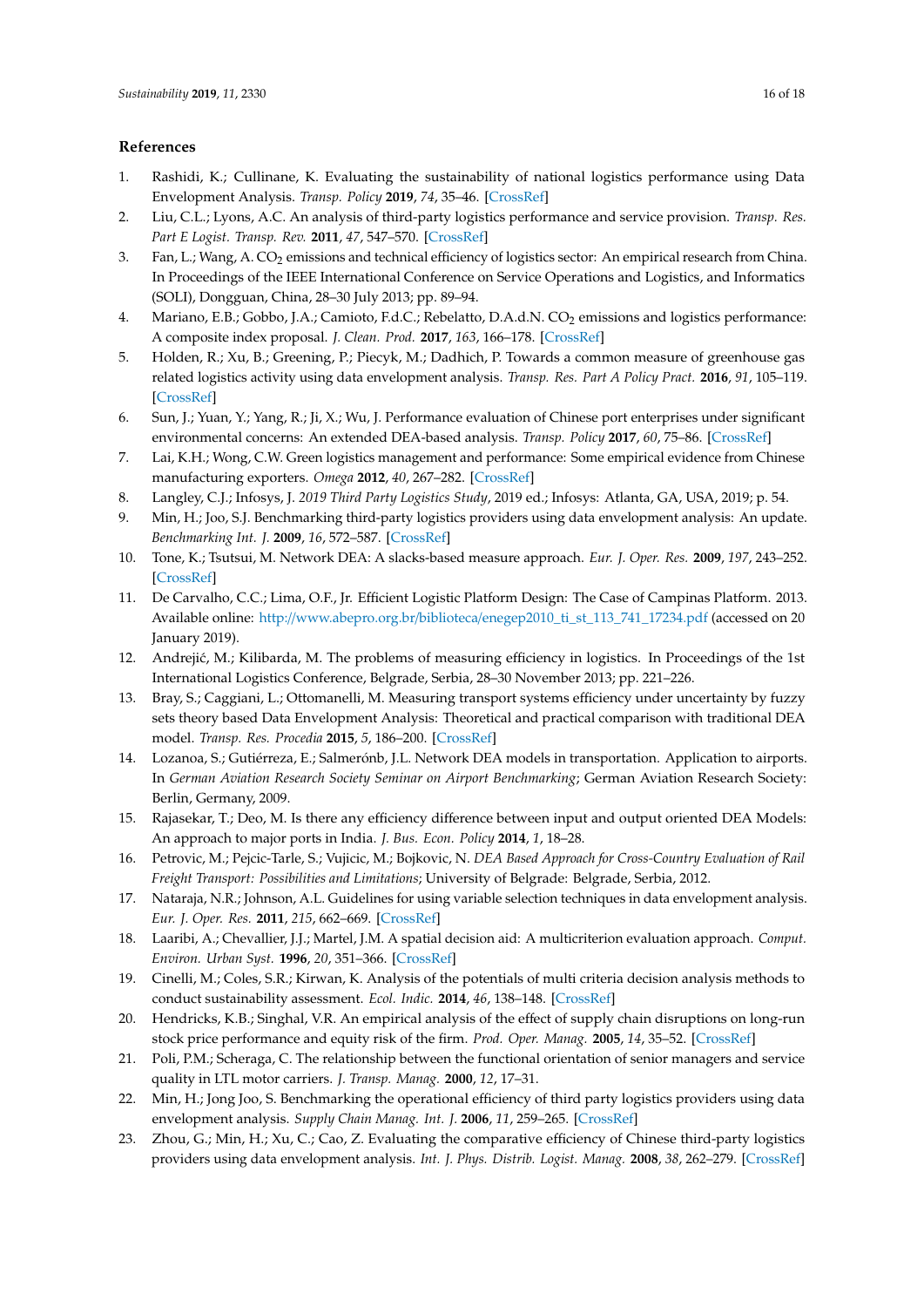- <span id="page-16-0"></span>24. Min, H.; DeMond, S.; Joo, S.J. Evaluating the comparative managerial efficiency of leading third party logistics providers in North America. *Benchmarking Int. J.* **2013**, *20*, 62–78. [\[CrossRef\]](http://dx.doi.org/10.1108/14635771311299498)
- <span id="page-16-1"></span>25. Park, H.G.; Lee, Y.J. The Efficiency and Productivity Analysis of Large Logistics Providers Services in Korea. *Asian J. Shipp. Logist.* **2015**, *31*, 469–476. [\[CrossRef\]](http://dx.doi.org/10.1016/j.ajsl.2016.01.005)
- <span id="page-16-2"></span>26. Momeni, E.; Azadi, M.; Saen, R.F. Measuring the efficiency of third party reverse logistics provider in supply chain by multi objective additive network DEA model. *Int. J. Shipp. Transp. Logist.* **2015**, *7*, 21–41. [\[CrossRef\]](http://dx.doi.org/10.1504/IJSTL.2015.065893)
- <span id="page-16-3"></span>27. Venkatesh, V.; Bhattacharya, S.; Sethi, M.; Dua, S. Performance measurement of sustainable third party reverse logistics provider by data envelopment analysis: A case study of an Indian apparel manufacturing group. *Int. J. Autom. Logist.* **2015**, *1*, 273–293. [\[CrossRef\]](http://dx.doi.org/10.1504/IJAL.2015.071725)
- <span id="page-16-4"></span>28. Azadi, M.; Saen, R.F. Developing an Output-Oriented Super Slacks-Based Measure Model with an Application to Third-Party Reverse Logistics Providers. *J. Multi Criteria Decis. Anal.* **2011**, *18*, 267–277. [\[CrossRef\]](http://dx.doi.org/10.1002/mcda.483)
- <span id="page-16-5"></span>29. Hamdan, A.; Rogers, K.J. Evaluating the efficiency of 3PL logistics operations. *Int. J. Prod. Econ.* **2008**, *113*, 235–244. [\[CrossRef\]](http://dx.doi.org/10.1016/j.ijpe.2007.05.019)
- <span id="page-16-6"></span>30. Ross, A.D.; Droge, C. An analysis of operations efficiency in large-scale distribution systems. *J. Oper. Manag.* **2004**, *21*, 673–688. [\[CrossRef\]](http://dx.doi.org/10.1016/j.jom.2003.11.003)
- 31. Hackman, S.T.; Frazelle, E.H.; Griffin, P.M.; Griffin, S.O.; Vlasta, D.A. Benchmarking warehousing and distribution operations: An input-output approach. *J. Product. Anal.* **2001**, *16*, 79–100. [\[CrossRef\]](http://dx.doi.org/10.1023/A:1011155320454)
- 32. De Koster, M.; Balk, B.M. Benchmarking and monitoring international warehouse operations in Europe. *Product. Oper. Manag.* **2008**, *17*, 175–183. [\[CrossRef\]](http://dx.doi.org/10.3401/poms.1080.0013)
- <span id="page-16-7"></span>33. Banaszewska, A.; Cruijssen, F.; Dullaert, W.; Gerdessen, J.C. A framework for measuring efficiency levels—The case of express depots. *Int. J. Prod. Econ.* **2012**, *139*, 484–495. [\[CrossRef\]](http://dx.doi.org/10.1016/j.ijpe.2012.05.003)
- <span id="page-16-8"></span>34. Rodrigues, A.C.; Martins, R.S.; Wanke, P.F.; Siegler, J. Efficiency of specialized 3PL providers in an emerging economy. *Int. J. Prod. Econ.* **2018**, *205*, 163–178. [\[CrossRef\]](http://dx.doi.org/10.1016/j.ijpe.2018.09.012)
- <span id="page-16-9"></span>35. Joo, S.J.; Keebler, J.S.; Hanks, S. Measuring the longitudinal performance of 3PL branch operations. *Benchmarking Int. J.* **2013**, *20*, 251–262. [\[CrossRef\]](http://dx.doi.org/10.1108/14635771311307704)
- <span id="page-16-10"></span>36. Wang, C.N.; Ho, H.X.T.; Luo, S.H.; Lin, T.F. An Integrated Approach to evaluating and selecting green logistics providers for sustainable development. *Sustainability* **2017**, *9*, 218. [\[CrossRef\]](http://dx.doi.org/10.3390/su9020218)
- <span id="page-16-11"></span>37. Gong, X.; Wu, X.; Luo, M. Company performance and environmental efficiency: A case study for shipping enterprises. *Transp. Policy* **2018**, *64*. [\[CrossRef\]](http://dx.doi.org/10.1016/j.tranpol.2018.04.008)
- <span id="page-16-12"></span>38. Liu, W.B.; Meng, W.; Li, X.X.; Zhang, D.Q. DEA models with undesirable inputs and outputs. *Ann. Oper. Res.* **2010**, *173*, 177–194. [\[CrossRef\]](http://dx.doi.org/10.1007/s10479-009-0587-3)
- <span id="page-16-13"></span>39. Charnes, A.; Cooper, W.W.; Rhodes, E. Measuring the efficiency of decision making units. *Eur. J. Oper. Res.* **1978**, *2*, 429–444. [\[CrossRef\]](http://dx.doi.org/10.1016/0377-2217(78)90138-8)
- <span id="page-16-14"></span>40. Banker, R.D.; Charnes, A.; Cooper, W.W. Some Models for Estimating Technical and Scale Inefficiencies in Data Envelopment Analysis. *Manag. Sci.* **1984**, *30*, 1078–1092. [\[CrossRef\]](http://dx.doi.org/10.1287/mnsc.30.9.1078)
- <span id="page-16-15"></span>41. Charnes, A.; Cooper, W.W.; Golany, B.; Seiford, L.; Stutz, J. Foundations of data envelopment analysis for Pareto-Koopmans efficient empirical production functions. *J. Econom.* **1985**, *30*, 91–107. [\[CrossRef\]](http://dx.doi.org/10.1016/0304-4076(85)90133-2)
- <span id="page-16-16"></span>42. Charnes, A.; Cooper, W.W.; Wei, Q.L.; Huang, Z.M. Cone Ratio Data Envelopment Analysis and Multi-Objective Programming. *Int. J. Syst. Sci.* **1989**, *20*, 1099–1118. [\[CrossRef\]](http://dx.doi.org/10.1080/00207728908910197)
- <span id="page-16-17"></span>43. Koopmans, T.C. Efficient allocation of resources. *Econom. J. Econom. Soc.* **1951**, *19*, 455–465. [\[CrossRef\]](http://dx.doi.org/10.2307/1907467)
- <span id="page-16-18"></span>44. Lovell, C.; Pastor, J.; Turner, J.A. Measuring macroeconomic performance in the OECD: A comparison of European and non-European countries. *Eur. J. Oper. Res.* **1995**, *87*, 507–518. [\[CrossRef\]](http://dx.doi.org/10.1016/0377-2217(95)00226-X)
- <span id="page-16-19"></span>45. Liu, W.; Sharp, J. DEA Models via Goal Programming. In *Data Envelopment Analysis in the Service Sector*; Westermann, G., Ed.; Deutscher Universitätsverlag: Wiesbaden, Germany, 1999.
- <span id="page-16-20"></span>46. Saaty, T.L. How to make a decision: The analytic hierarchy process. *Eur. J. Oper. Res.* **1990**, *48*, 9–26. [\[CrossRef\]](http://dx.doi.org/10.1016/0377-2217(90)90057-I)
- <span id="page-16-21"></span>47. Jaskowski, P.; Biruk, S.; Bucon, R. Assessing contractor selection criteria weights with fuzzy AHP method application in group decision environment. *Autom. Constr.* **2010**, *19*, 120–126. [\[CrossRef\]](http://dx.doi.org/10.1016/j.autcon.2009.12.014)
- <span id="page-16-22"></span>48. Saaty, R.W. The analytic hierarchy process—What it is and how it is used. *Math. Model.* **1987**, *9*, 161–176. [\[CrossRef\]](http://dx.doi.org/10.1016/0270-0255(87)90473-8)
- <span id="page-16-23"></span>49. Tone, K. Variations on the theme of slacks-based measure of efficiency in DEA. *Eur. J. Oper. Res.* **2010**, *200*, 901–907. [\[CrossRef\]](http://dx.doi.org/10.1016/j.ejor.2009.01.027)